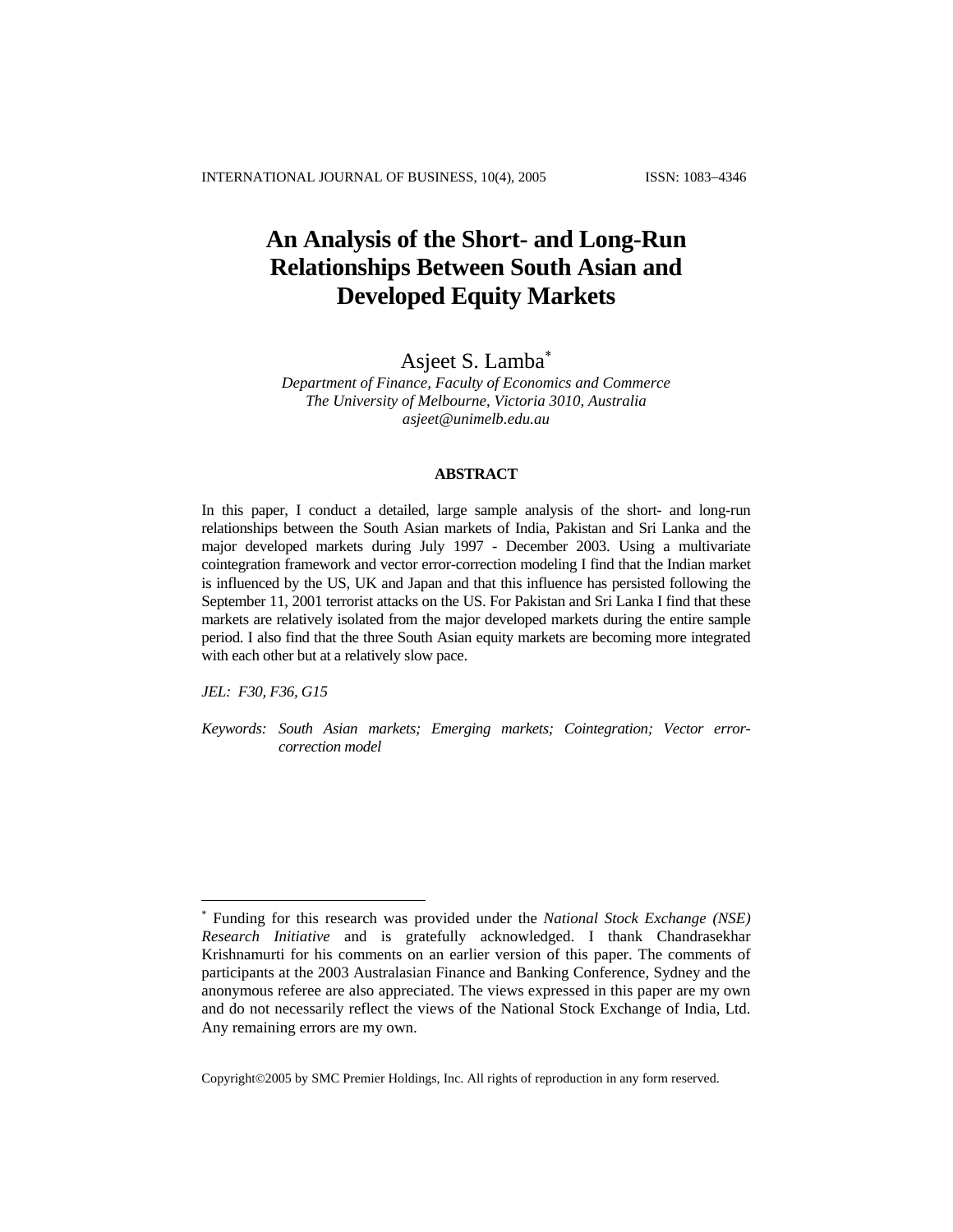384 Lamba

## **I. INTRODUCTION**

Previous researchers have examined the short- and long-run relationships among the major developed equity markets and markets in the Asian region for several years. Some researchers, including Eun and Shim (1989), Cheung and Mak (1992), Park and Fatemi (1993), Chung and Liu (1994), Arshanapalli, Doukas and Lang (1995), and Janakiramanan and Lamba (1998), use vector autoregression (VAR) modeling and impulse response analysis to examine these relationships. The main focus of these studies is to examine the short-run causal linkages among equity markets to better understand how shocks in one market are transmitted to other markets. These studies typically find that the US influences most markets in the Asian region, while markets in this region have little influence on the US market. The UK appears to exert some influence on markets in Japan, Australia, and Hong Kong. Previous studies also find that Japan, the second largest equity market, has little influence on other equity markets. In addition, the linkages among Pacific-Basin equity markets can often be attributed to the direct and indirect influences of the US market.

Other studies, including Chan, Gup and Pan (1992, 1997), Kasa (1992), Hung and Cheung (1995), and Masih and Masih (2001), use the cointegration framework to examine the long-run relationships and the level of market integration among markets in the Asian region and between these markets and developed markets. Some researchers, such as Arshanapalli and Doukas (1993), Masih and Masih (1997, 1999) and Sheng and Tu (2000), have specifically focused their attention on the effect of market crashes on the relationships among these markets.<sup>1</sup> These studies generally tend to find a long-run relationship among Asian equity markets and the major developed markets of Japan, US, and UK.

While previous researchers have examined the linkages among various equity markets in the Pacific-Basin region, South Asian markets have received very little interest resulting in few studies that have examined the short- and long-run behavior of these markets in any detail. One exception is Ghosh, Saidi and Johnson (1999) who examine the long-run relationship between the US and Japan and the Indian market during the Asian financial crisis period of 1997. They find a long-run cointegrating relationship between the US and the Indian market but not between Japan and India. However, their conclusions are limited in scope because of the very short time period of 201 trading days examined. In addition, they examine the relationship among these markets in a bivariate, rather than multivariate, setting.<sup>2</sup>

Countries in the South Asian region have experienced considerable political and social turmoil over the past few years. At the same time, these countries have also deregulated their capital markets and removed barriers to international investment. In addition, the Asian financial crisis in 1997 and the substantial market falls following the terrorist attacks on the US on September 11, 2001 may have exerted influence on these markets potentially making them more integrated with major developed markets.

Previous studies have also documented an increase in correlation among the world's equity markets.<sup>3</sup> These results imply that the benefits of international diversification are declining because of the increased comovement among equity markets. Since the South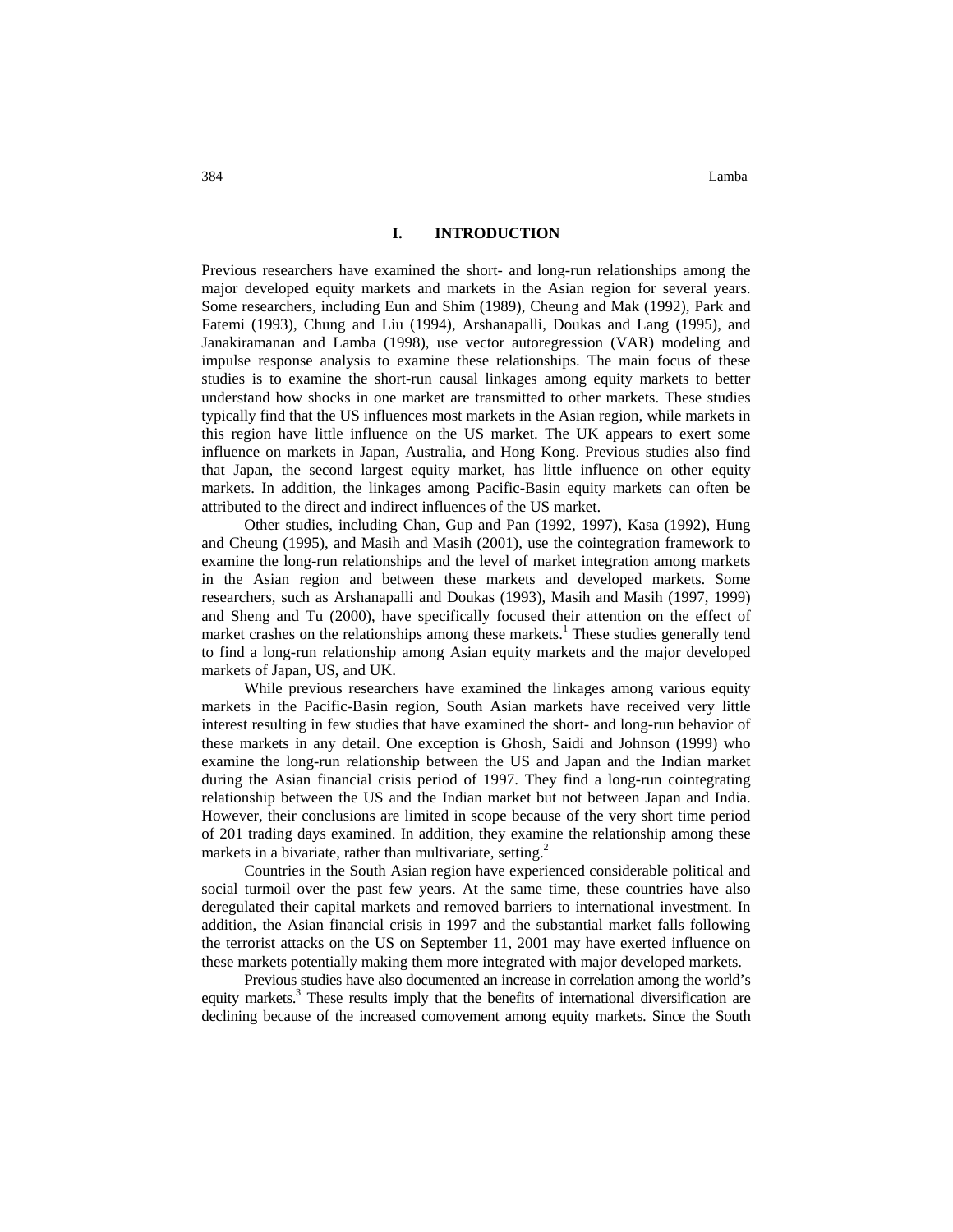Asian markets have relatively low correlations with major developed markets (see Table 2) it suggests that foreign investors can achieve substantial risk diversification benefits with an exposure to these markets.

Taking these factors into account, a detailed examination of the evolution and changes in the short- and long-run relationships between South Asian markets and major developed markets is topical and of immediate relevance. The main research questions addressed in this study are as follows:

- What are the short- and long-run relationships between the selected equity markets in the South Asian region and the major developed markets?
- Do markets in the South Asian region exert significant short- and long-run influences on each other?
- Have the above relationships been significantly influenced by events such as the Asian financial crisis in 1997 and, more recently, the terrorist attacks on the US in September 2001?

To examine these relationships, a multivariate cointegration framework is used with vector error-correction (VEC) models estimated to analyze the long-run equilibrium relationships and the short-run causal effects among the major developed markets and South Asian markets. The study's main contribution is to examine the shortand long-run relationships between equity markets in the South Asian region, which have been relatively neglected by previous researchers. The results have implications on how interdependent these markets are on each other and on the major developed markets, and on whether the level of this interdependence has changed over time and as a result of events that can significantly alter market volatility. The results also have implications for international portfolio diversification and portfolio management in the South Asian region.

The remainder of this paper is organized as follows. Section II provides details on the data and method used, while Section III presents and discusses the empirical results. Section IV concludes the paper.

## **II. DATA AND METHOD**

The analysis focuses on the short- and long-run relationships between major developed markets and South Asian markets during July 1997 - December 2003. Daily data on the CNX Nifty 50 index (India), Karachi 100 index (Pakistan) and All Share index (Sri Lanka) are obtained from Bloomberg.<sup>4</sup> The choice of which developed equity markets to include in the analysis is determined mainly by the relative size of these markets as well as the expected economic and financial linkages between these markets and South Asian markets. The specific developed equity markets included in the analysis are France (FR), Germany (GE), Japan (JP), the UK, and the US. Data on these daily market indices are obtained from Bloomberg.<sup>5</sup> Table 1 provides information on the markets examined.<sup>6</sup>

Table 2 provides some descriptive statistics for the continuously compounded daily returns in each market along with the correlation coefficients among daily returns. The South Asian markets' returns have relatively low correlations with the returns of the major developed markets. As mentioned earlier, previous studies have documented an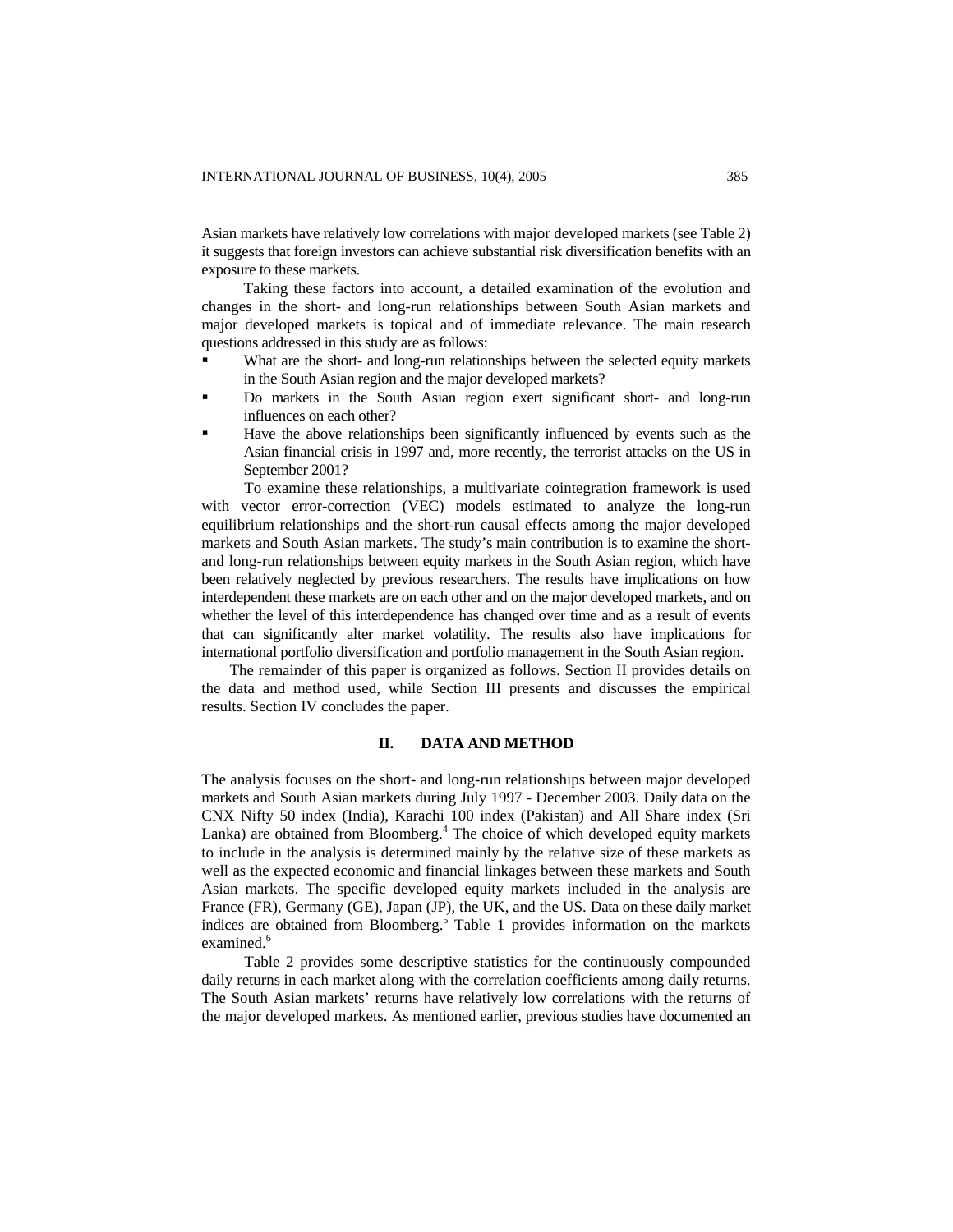increase in correlation among the world's equity markets. The results of these studies imply that the benefits of international diversification are reducing because of the increased correlation. Hence, the low correlations between South Asian markets and major developed markets suggest that foreign investors can achieve substantial risk diversification benefits with an exposure to these South Asian markets.

# **Table 1**

### Summary information on equity markets analyzed

A. Total Market Capitalization, Total Value Traded and Number of Domestic Listed Companies at the end of 2002<sup>a</sup>

|                           | <b>Total Market</b><br><b>Capitalization</b><br>(USD millions) | <b>Percent</b> | <b>Total Value</b><br><b>Traded</b><br>(USD<br>millions) | <b>Percent</b> | Number of<br><b>Domestic</b><br>Listed<br><b>Companies</b> | Percent |
|---------------------------|----------------------------------------------------------------|----------------|----------------------------------------------------------|----------------|------------------------------------------------------------|---------|
| <b>France</b>             | 966,962                                                        | 4.1            | 934.767                                                  | 2.4            | 772                                                        | 1.6     |
| Germany                   | 685,970                                                        | 2.9            | 1.233.056                                                | 3.2            | 715                                                        | 1.5     |
| Japan <sup>b</sup>        | 2,126,075                                                      | 9.1            | 1,573,279                                                | 4.1            | 3,058                                                      | 6.3     |
| UK                        | 1.864.134                                                      | 8.0            | 2.721.342                                                | 7.0            | 1.701                                                      | 3.5     |
| <b>USA</b>                | 11.052.403                                                     | 47.2           | 25,371,270                                               | 65.7           | 5.685                                                      | 11.8    |
| <b>India</b> <sup>c</sup> | 131,011                                                        | 0.6            | 197,118                                                  | 0.5            | 5,650                                                      | 11.7    |
| Pakistan                  | 10.200                                                         | < 0.1          | 26,030                                                   | < 0.1          | 712                                                        | 1.5     |
| Sri Lanka                 | 1.681                                                          | < 0.1          | 318                                                      | < 0.1          | 238                                                        | 0.5     |
| World                     | 23.391.914                                                     | 100.0          | 38.645.472                                               | 100.0          | 48.375                                                     | 100.0   |

B. Information on Indices Examined and Current Market Opening and Closing Times

|                       |                               |                   | <b>Greenwich</b> |
|-----------------------|-------------------------------|-------------------|------------------|
|                       | <b>Market Index</b>           | <b>Local Time</b> | <b>Mean Time</b> |
| <b>France</b>         | CAC <sub>40</sub> Index       | $09:00 - 17:30$   | $08:00 - 16:30$  |
| <b>Germany</b>        | DAX Index                     | $09:00 - 17:30$   | $08:00 - 16:30$  |
| Japan                 | Nikkei 225 Index              | $09:00 - 11:00$   | $00:00 - 02:00$  |
|                       |                               | $12:30 - 15:00$   | $03:30 - 06:00$  |
| UK                    | FTSE 100 Index                | $08:00 - 16:30$   | $08:00 - 16:30$  |
| <b>USA</b>            | Standard and Poor's 500 Index | $09:30 - 16:00$   | $14:30 - 21:00$  |
| <b>India</b>          | CNX Nifty 50 Index            | $09:55 - 15.30$   | $04:55 - 10.30$  |
| Pakistan <sup>d</sup> | Karachi 100 Index             | $09:30 - 13:00$   | $04:00 - 07:30$  |
| Sri Lanka             | All Share Index               | $09:30 - 12:30$   | $03:30 - 06:30$  |

<sup>a</sup> Source: Standard and Poor's Global Stock Markets Factbook, 2003. The *Percent* columns provide information on a particular market's share relative to the world total at the end of 2002.

<sup>b</sup> Starting in 2002, Japan includes data from JASDAQ listed companies as well.

 Starting in 1994, total value traded for India includes data from the Bombay Stock Exchange (BSE) and the National Stock Exchange (NSE).

<sup>d</sup> Times are for Mondays through Thursdays. For Fridays the local trading times are 9:00 - 12:00.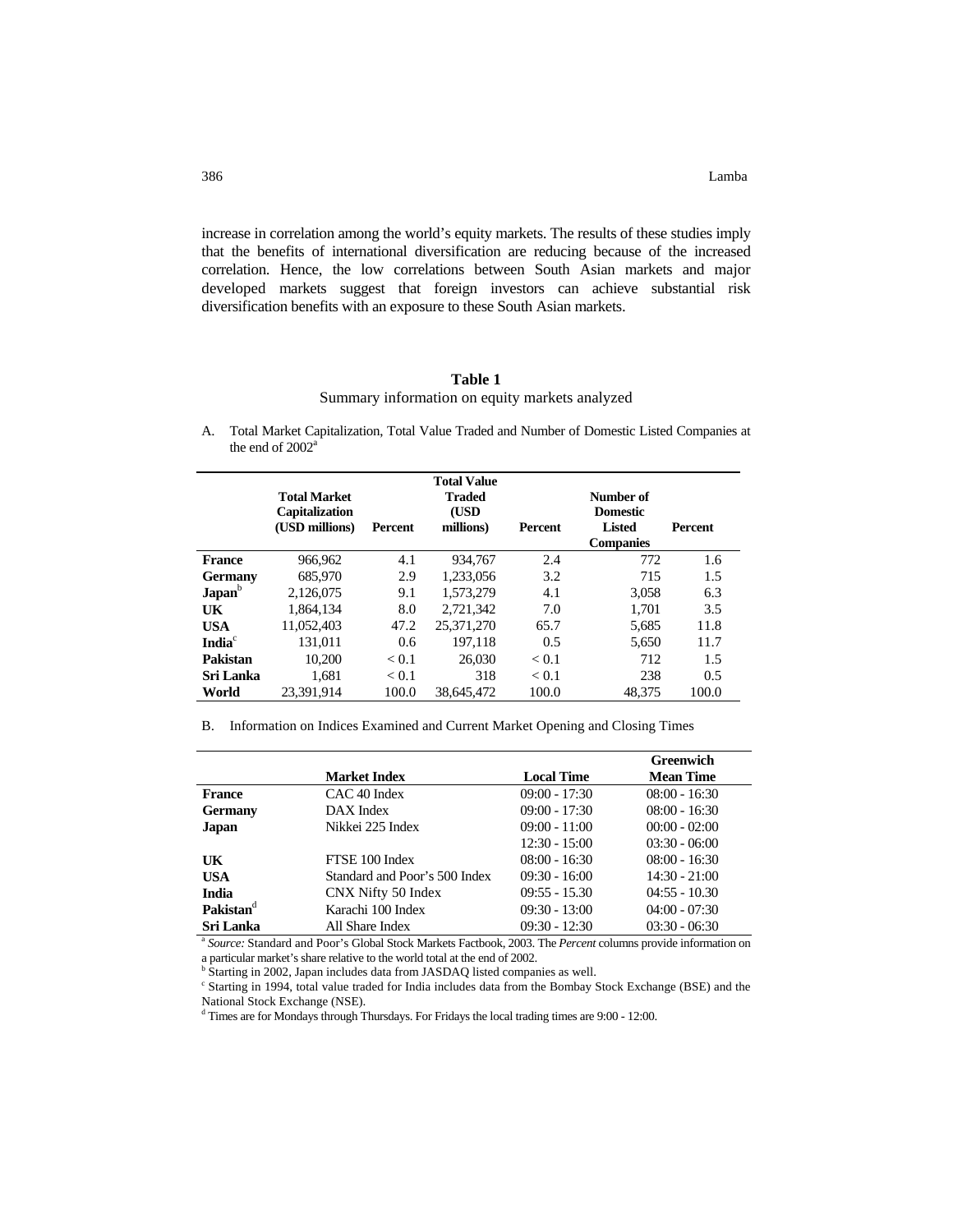| Table 2                                                                 |
|-------------------------------------------------------------------------|
| Descriptive statistics for daily market returns in local currency terms |
| during July 1997 - December 2003                                        |

A. Summary Statistics for Daily Market Returns

| <b>Market</b>    | Mean    | Median   | <b>Maximum</b> | <b>Minimum</b> | <b>Std Dev</b> | <b>Skewness</b> | <b>Kurtosis</b> |
|------------------|---------|----------|----------------|----------------|----------------|-----------------|-----------------|
| <b>France</b>    | 0.01%   | $0.00\%$ | 7.00%          | $-7.68\%$      | 1.64%          | $-0.05$         | 4.72            |
| Germany          | 0.00    | 0.00     | 7.55           | $-9.58$        | 1.84           | $-0.10$         | 4.61            |
| Japan            | $-0.04$ | 0.00     | 7.66           | $-7.23$        | 1.56           | 0.04            | 4.72            |
| UK               | 0.00    | 0.00     | 5.90           | $-5.59$        | 1.31           | $-0.09$         | 4.49            |
| US               | 0.01    | 0.00     | 5.57           | $-7.11$        | 1.31           | $-0.05$         | 5.23            |
| India            | 0.03    | 0.01     | 7.63           | $-8.20$        | 1.60           | $-0.08$         | 5.86            |
| Pakistan         | 0.06    | 0.00     | 12.76          | $-13.21$       | 1.90           | $-0.36$         | 9.09            |
| <b>Sri Lanka</b> | 0.02    | 0.00     | 18.29          | $-13.91$       | 1.26           | 1.20            | 47.09           |

B. Correlation Coefficients Between Daily Market Returns

| <b>Market</b>          | <b>France</b> | Germany   | Japan     | UK        | <b>US</b> | India     | <b>Pakistan</b> | Sri<br>Lanka |
|------------------------|---------------|-----------|-----------|-----------|-----------|-----------|-----------------|--------------|
|                        | $0.80**$      |           |           |           |           |           |                 |              |
| Germany                |               |           |           |           |           |           |                 |              |
| Japan                  | $0.24***$     | $0.22$ ** |           |           |           |           |                 |              |
| UK                     | $0.81***$     | $0.72***$ | $0.25***$ |           |           |           |                 |              |
| <b>US</b>              | $0.47***$     | $0.55***$ | $0.12***$ | $0.44***$ |           |           |                 |              |
| India                  | $0.15***$     | $0.12***$ | $0.19***$ | $0.14***$ | 0.04      |           |                 |              |
| Pakistan               | 0.04          | 0.03      | 0.03      | 0.03      | $-0.02$   | $0.12***$ |                 |              |
| <b>Sri Lanka</b>       | 0.01          | 0.01      | $0.04^*$  | 0.00      | 0.01      | 0.03      | $0.06***$       |              |
| France $(-1)$          | 0.02          | 0.01      | $0.28***$ | 0.03      | 0.02      | $0.11***$ | 0.01            | 0.02         |
| Germany (-1)           | $0.09**$      | 0.00      | $0.27***$ | $0.07***$ | 0.01      | $0.13***$ | 0.02            | 0.03         |
| $Japan(-1)$            | $-0.06^*$     | $-0.05^*$ | $-0.04$   | $-0.07**$ | $-0.04$   | $-0.02$   | 0.04            | 0.00         |
| $UK( -1)$              | 0.03          | 0.02      | $0.26***$ | 0.01      | 0.02      | $0.14***$ | 0.02            | 0.04         |
| $US( -1)$<br>St. Louis | $0.30**$      | $0.19***$ | $0.34***$ | $0.31***$ | $-0.03$   | $0.17***$ | $0.06^*$        | $0.05^*$     |

\* Significant at the 5% level.

\*\* Significant at the 1% level.

#### **Table 3**

Stationarity tests for market index levels and first differences based on the augmented Dickey-Fuller (ADF) and Phillips-Perron (PP) test statistics<sup>a</sup>

| <b>Market</b> | <b>Market Index Levels</b> | <b>First Differences</b> |
|---------------|----------------------------|--------------------------|
| France        | $-1.44$                    | $-25.63$ <sup>*</sup>    |
| Germany       | $-1.86$                    | $-40.50^*$               |
| Japan         | $-1.97$                    | $-30.72$ <sup>*</sup>    |
| UK            | $-2.31$                    | $-19.07$ *               |
| <b>US</b>     | $-1.99$                    | $-25.59$ <sup>*</sup>    |
| India         | $-0.89$                    | $-11.91$ <sup>*</sup>    |
| Pakistan      | $-0.34$                    | $-12.27$                 |
| Sri Lanka     | $-1.55$                    | $-13.60$                 |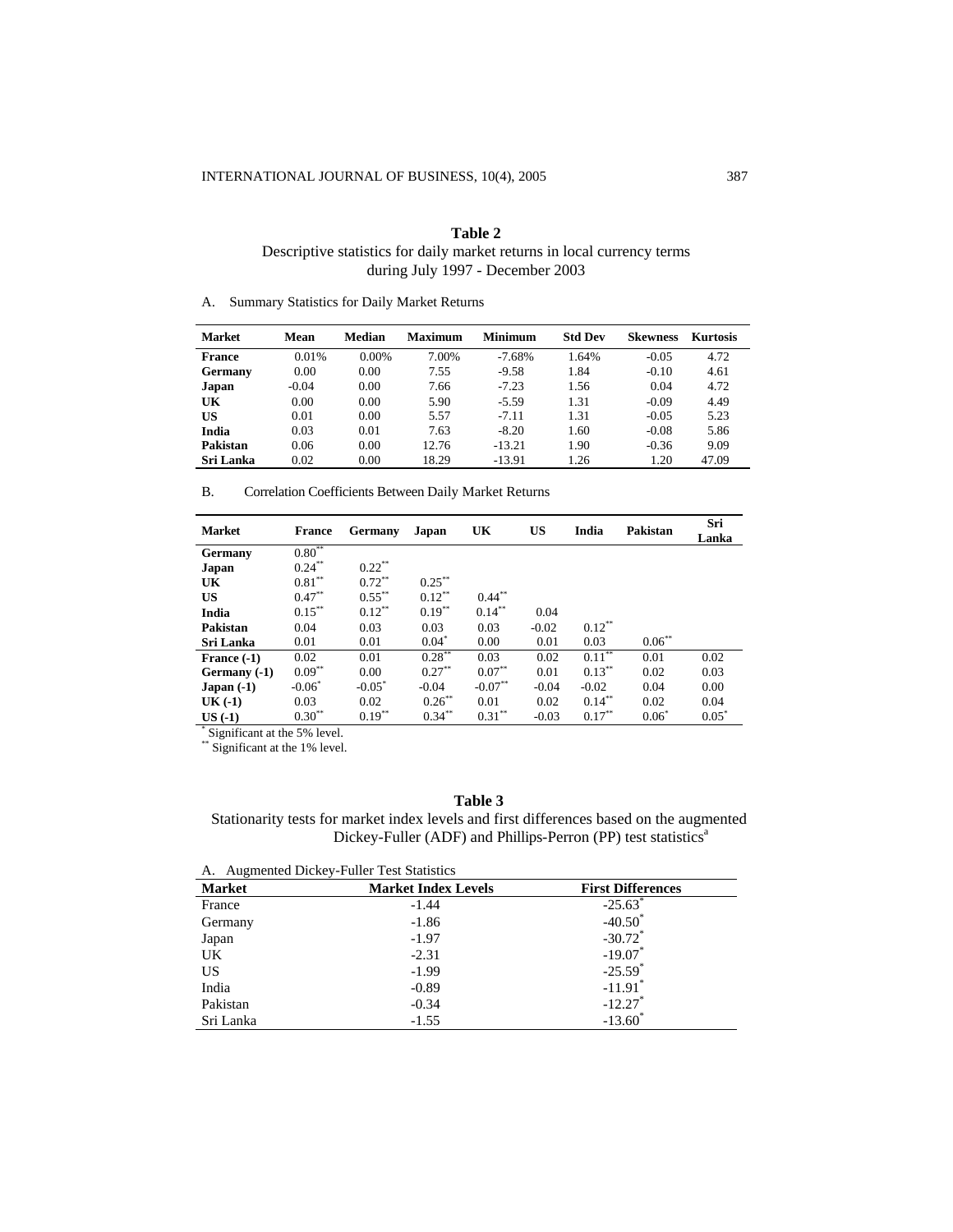| <b>Market</b> | <b>Market Index Levels</b> | <b>First Differences</b> |
|---------------|----------------------------|--------------------------|
| France        | $-1.42$                    | $-40.63$                 |
| Germany       | $-1.82$                    | $-40.53$ <sup>*</sup>    |
| Japan         | $-1.94$                    | $-42.99$ <sup>*</sup>    |
| UK.           | $-2.40$                    | $-40.47$ *               |
| <b>US</b>     | $-2.03$                    | $-42.16$ <sup>*</sup>    |
| India         | $-0.64$                    | $-38.88$ <sup>*</sup>    |
| Pakistan      | $-0.05$                    | $-39.60^*$               |
| Sri Lanka     | $-1.38$                    | $-38.12$ <sup>*</sup>    |

#### **Table 3 (continued)**

B. Phillips-Perron Test Statistics

<sup>a</sup> The critical values for the test statistics are -3.41 and -3.96 at the 5% and 1% levels, respectively.

Significant at the 1% level.

The relationships between the South Asian markets and major developed markets are analyzed using a cointegration framework and vector error-correction modeling which allow for an examination of the long-run equilibrium relationships between these markets as well as the short-run adjustments over time. The behavior of the market index series is examined to first determine whether they are stationary using the augmented Dickey and Fuller (1979, 1981) and Phillips and Perron (1988) tests on the market index levels and their first differences. Table 3 reports the results, which show that the hypothesis of non-stationarity in the market indices cannot be rejected. However, the hypothesis of non-stationarity in first differences is rejected for all markets implying that the variables are integrated of order one.

Since the index series are found to be non-stationary, I next examine whether the index series are stationary in a linear combination, using Johansen's (1991) procedure. Johansen provides two different test statistics that can be used to test the hypothesis of the existence of *r* cointegrating vectors. The trace test statistic tests the null hypothesis that the number of distinct cointegrating relationships is less than or equal to  $r$  against the alternative hypothesis of more than  $r$  cointegrating relationships, while the maximum eigenvalue test statistic tests the null hypothesis that the number of cointegrating relationships is less than or equal to  $r$  against the alternative of  $r+1$ cointegrating relationships.

The results from the Johansen cointegration tests are presented in Table 4.<sup>7</sup> Panel A reports the results for India and the major developed markets, while panels B and C report the corresponding results for Pakistan and Sri Lanka, respectively. The test statistics generally lead to a rejection the null hypothesis of no cointegrating relationships, but not the null hypothesis of at least one cointegrating vector. Both test statistics lead to the rejection of the null hypothesis of no cointegration for the three markets. However, the two test statistics give conflicting evidence on the number of cointegrating vectors for India. Given this, I adopt the more conservative position that,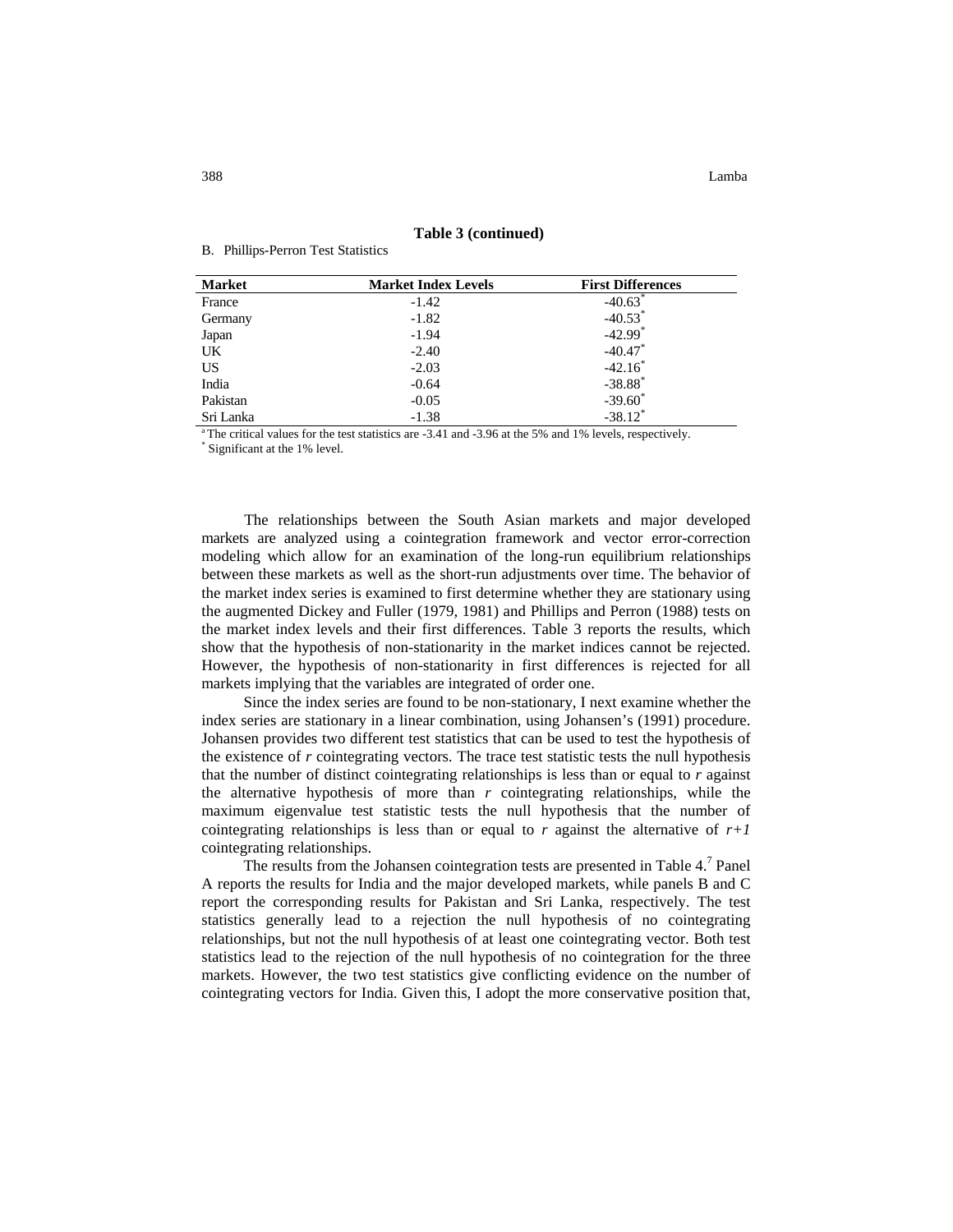at the 1% level, there is only one cointegrating vector in the error-correction model estimated below.

Since the market index series are found to have a single cointegrating relationship, they will have a tendency to move together in the long-run even though they may experience short-run deviations from the common "equilibrium" path. Thus, the causal relationship between the Indian equity market and the major developed markets is examined using the following error-correction model:

$$
\Delta IN_t = \alpha_0 + \gamma Z_{t-1} + \sum_{j=1}^p \alpha_{1j} \Delta IN_{t-j} + \sum_{j=1}^p \alpha_{2j} \Delta FR_{t-j} + \sum_{j=1}^p \alpha_{3j} \Delta GE_{t-j} + \sum_{j=1}^p \alpha_{4j} \Delta JP_{t-j} + \sum_{j=1}^p \alpha_{5j} \Delta UK_{t-j} + \sum_{j=1}^p \alpha_{6j} \Delta US_{t-j} + \varepsilon_t
$$
\n(1)

where  $Z_{t-1} = IN_{t-1} - \beta_1 FR_{t-1} - \beta_2 GE_{t-1} - \beta_3 IP_{t-1} - \beta_4 UK_{t-1} - \beta_5 US_{t-1}$ .  $\alpha_0$  is the constant representing a linear trend, and  $\varepsilon_t$  is the error term representing unanticipated movements in the Indian market index,  $\Delta IN_t$ .  $Z_{t-1}$  contains the error-correction term which is derived from the long-run cointegrating relationship among the market indices using the Johansen procedure. The economic intuition behind the specification in equation (1) is that if the Indian market and the other markets are cointegrated, part of the current changes in the Indian market index reflects the "alignment" that the Indian market attempts to achieve with trends in other markets. Similarly, the short- and longrun relationships between equity markets in Pakistan and Sri Lanka and the major developed markets is examined using the above error-correction model after substituting changes in these market indices  $(\Delta P K_t$  and  $\Delta SL_t$ , respectively) for the Indian market index  $(\Delta IN_t)$  in equation (1). In addition to the above analysis, which considers each of the South Asian markets individually, the three markets are included in a single error-correction model. 8 Thus, for the Indian market the error-correction model estimated is as follows:

$$
\begin{aligned} \Delta IN_{t}&=\alpha_0+\gamma Z_{t-1}+\sum_{j=1}^{p}\alpha_{1j}\Delta IN_{t-j}+\sum_{j=1}^{p}\alpha_{2j}\Delta FR_{t-j}+\sum_{j=1}^{p}\alpha_{3j}\Delta GE_{t-j}+\sum_{j=1}^{p}\alpha_{4j}\Delta JP_{t-j}\\ &+\sum_{j=1}^{p}\alpha_{5j}\Delta US_{t-j}+\sum_{j=1}^{p}\alpha_{6j}\Delta UK_{t-j}+\sum_{j=1}^{p}\alpha_{7j}\Delta PK_{t-j}+\sum_{j=1}^{p}\alpha_{8j}\Delta SL_{t-j}+\eta_{t} \end{aligned} \eqno{(2)}
$$

where  $Z_{t-1} = IN_{t-1} - \beta_1 FR_{t-1} - \beta_2 GE_{t-1} - \beta_3 JP_{t-1} - \beta_4 UK_{t-1} - \beta_5 US_{t-1} - \beta_6 PK_{t-1} - \beta_7 SL_{t-1}$ . Similar models are estimated for Pakistan and Sri Lanka. The purpose of this analysis is to verify whether any short- and long-run relationships exist among the three South Asian markets or whether they are relatively isolated from each other.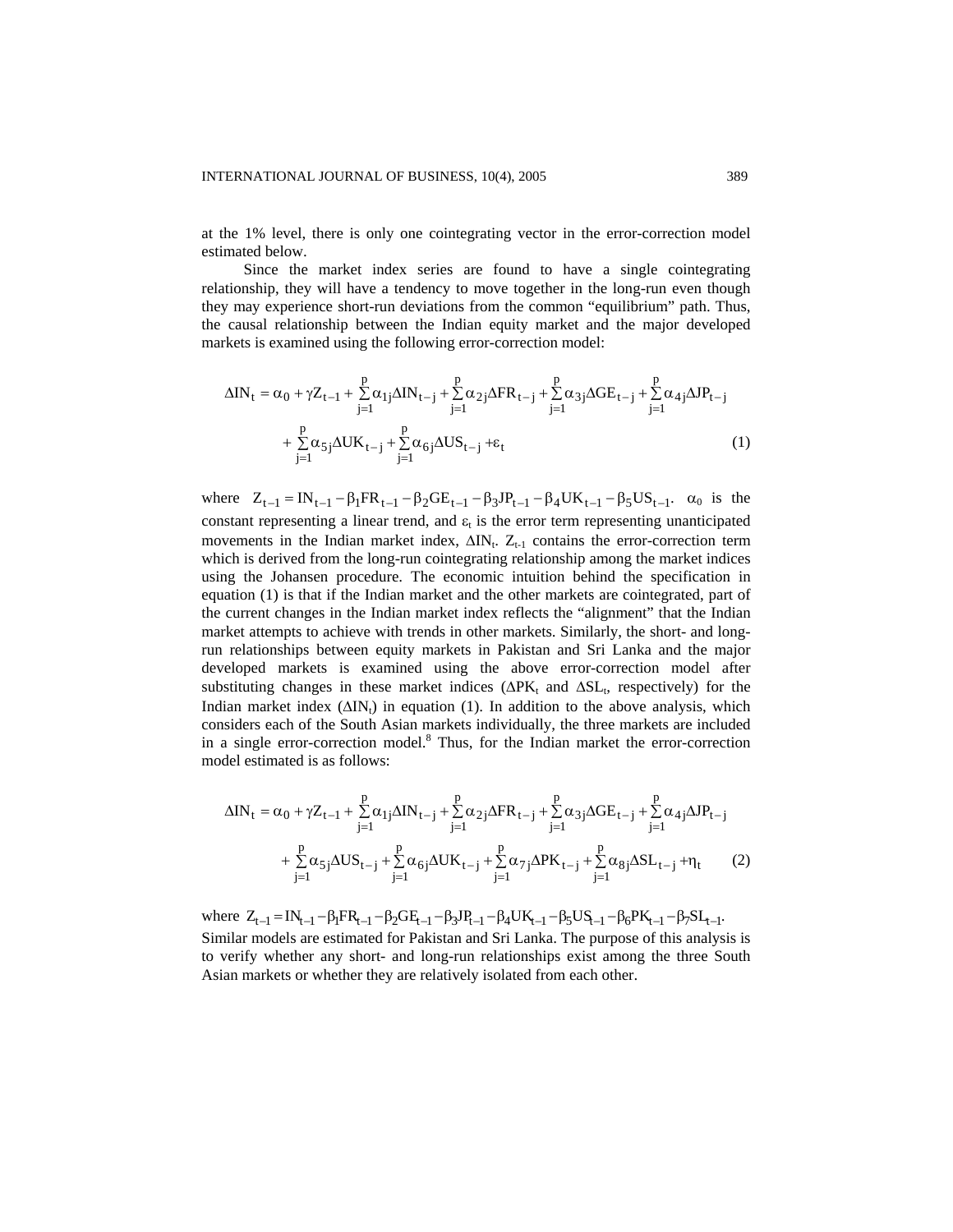390 Lamba Lamba

## **Table 4** Johansen's test for multiple cointegrating vectors for the long-run relationship among market indices<sup>a</sup>

|  | A. Trace and Maximum Eigenvalue Statistics for India and Developed Equity Markets |  |  |  |  |  |  |
|--|-----------------------------------------------------------------------------------|--|--|--|--|--|--|
|--|-----------------------------------------------------------------------------------|--|--|--|--|--|--|

|                                  |                        | 5 Percent                       | 1 Percent                       | <b>Maximum</b>                        | 5 Percent             |                                    |
|----------------------------------|------------------------|---------------------------------|---------------------------------|---------------------------------------|-----------------------|------------------------------------|
| <b>Null Hypothesis</b>           | <b>Trace Statistic</b> | <b>Critical</b><br><b>Value</b> | <b>Critical</b><br><b>Value</b> | <b>Eigenvalue</b><br><b>Statistic</b> | <b>Critical Value</b> | 1 Percent<br><b>Critical Value</b> |
| No Cointegrating Vector, $r = 0$ | $111.72**$             | 94.15                           | 103.18                          | $41.84*$                              | 39.37                 | 45.10                              |
| At Most 1 Cointegrating          | $69.88$ <sup>*</sup>   | 68.52                           | 76.07                           | $35.19*$                              | 33.46                 | 38.77                              |
| Vector, $r \leq 1$               |                        |                                 |                                 |                                       |                       |                                    |
| At Most 2 Cointegrating          | 34.69                  | 47.21                           | 54.46                           | 18.81                                 | 27.07                 | 32.24                              |
| Vectors, $r \leq 2$              |                        |                                 |                                 |                                       |                       |                                    |
| At Most 3 Cointegrating          | 15.88                  | 29.68                           | 35.65                           | 11.93                                 | 20.97                 | 25.52                              |
| Vectors, $r \leq 3$              |                        |                                 |                                 |                                       |                       |                                    |
| At Most 4 Cointegrating          | 3.94                   | 15.41                           | 20.04                           | 3.79                                  | 14.07                 | 18.63                              |
| Vectors, $r \leq 4$              |                        |                                 |                                 |                                       |                       |                                    |
| At Most 5 Cointegrating          | 0.16                   | 3.76                            | 6.65                            | 0.16                                  | 3.76                  | 6.65                               |
| Vectors, $r \leq 5$              |                        |                                 |                                 |                                       |                       |                                    |

B. Trace and Maximum Eigenvalue Statistics for Pakistan and Developed Equity Markets

|                                  |                        | 5 Percent<br><b>Critical</b> | 1 Percent<br><b>Critical</b> | <b>Maximum</b><br><b>Eigenvalue</b> | 5 Percent             | 1 Percent             |
|----------------------------------|------------------------|------------------------------|------------------------------|-------------------------------------|-----------------------|-----------------------|
| <b>Null Hypothesis</b>           | <b>Trace Statistic</b> | <b>Value</b>                 | Value                        | <b>Statistic</b>                    | <b>Critical Value</b> | <b>Critical Value</b> |
| No Cointegrating Vector, $r = 0$ | 116.24                 | 94.15                        | 103.18                       | 54.57**                             | 39.37                 | 45.10                 |
| At Most 1 Cointegrating          | 61.67                  | 68.52                        | 76.07                        | 26.07                               | 33.46                 | 38.77                 |
| Vector, $r \leq 1$               |                        |                              |                              |                                     |                       |                       |
| At Most 2 Cointegrating          | 35.60                  | 47.21                        | 54.46                        | 17.20                               | 27.07                 | 32.24                 |
| Vectors, $r \leq 2$              |                        |                              |                              |                                     |                       |                       |
| At Most 3 Cointegrating          | 18.40                  | 29.68                        | 35.65                        | 13.27                               | 20.97                 | 25.52                 |
| Vectors, $r \leq 3$              |                        |                              |                              |                                     |                       |                       |
| At Most 4 Cointegrating          | 5.13                   | 15.41                        | 20.04                        | 3.63                                | 14.07                 | 18.63                 |
| Vectors, $r \leq 4$              |                        |                              |                              |                                     |                       |                       |
| At Most 5 Cointegrating          | 1.50                   | 3.76                         | 6.65                         | 1.50                                | 3.76                  | 6.65                  |
| Vectors, $r \leq 5$              |                        |                              |                              |                                     |                       |                       |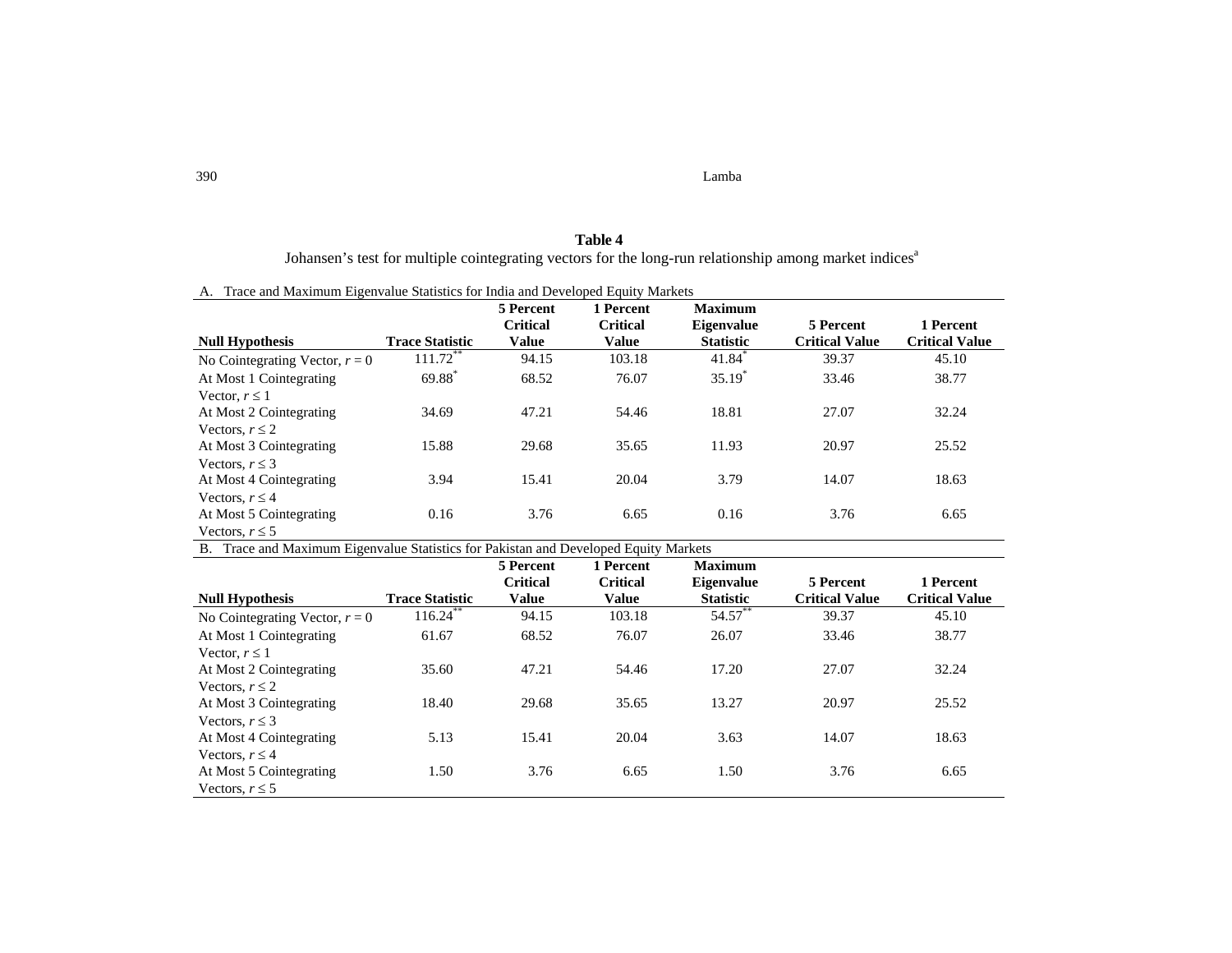# **Table 4 (Continued)**

C. Trace and Maximum Eigenvalue Statistics for Sri Lanka and Developed Equity Markets

|                                  |                        | 5 Percent                | 1 Percent                       | <b>Maximum</b>                        |                                    |                                    |
|----------------------------------|------------------------|--------------------------|---------------------------------|---------------------------------------|------------------------------------|------------------------------------|
| <b>Null Hypothesis</b>           | <b>Trace Statistic</b> | <b>Critical</b><br>Value | <b>Critical</b><br><b>Value</b> | <b>Eigenvalue</b><br><b>Statistic</b> | 5 Percent<br><b>Critical Value</b> | 1 Percent<br><b>Critical Value</b> |
| No Cointegrating Vector, $r = 0$ | $111.40$ **            | 94.15                    | 103.18                          | $49.20***$                            | 39.37                              | 45.10                              |
| At Most 1 Cointegrating          | 62.20                  | 68.52                    | 76.07                           | 25.23                                 | 33.46                              | 38.77                              |
| Vector, $r \leq 1$               |                        |                          |                                 |                                       |                                    |                                    |
| At Most 2 Cointegrating          | 36.97                  | 47.21                    | 54.46                           | 17.39                                 | 27.07                              | 32.24                              |
| Vectors, $r \leq 2$              |                        |                          |                                 |                                       |                                    |                                    |
| At Most 3 Cointegrating          | 19.58                  | 29.68                    | 35.65                           | 15.27                                 | 20.97                              | 25.52                              |
| Vectors, $r \leq 3$              |                        |                          |                                 |                                       |                                    |                                    |
| At Most 4 Cointegrating          | 4.31                   | 15.41                    | 20.04                           | 3.94                                  | 14.07                              | 18.63                              |
| Vectors, $r \leq 4$              |                        |                          |                                 |                                       |                                    |                                    |
| At Most 5 Cointegrating          | 0.37                   | 3.76                     | 6.65                            | 0.37                                  | 3.76                               | 6.65                               |
| Vectors, $r \leq 5$              |                        |                          |                                 |                                       |                                    |                                    |

<sup>a</sup>*r* denotes the number of cointegrating relationships. The optimal lag structure of the vector autoregression (VAR) model is selected by minimizing the Akaike information criterion. The critical values for the test statistics are from Osterwald-Lenun (1992).

Significant at the 5% level.<br>\*\*Significant at the 1% level.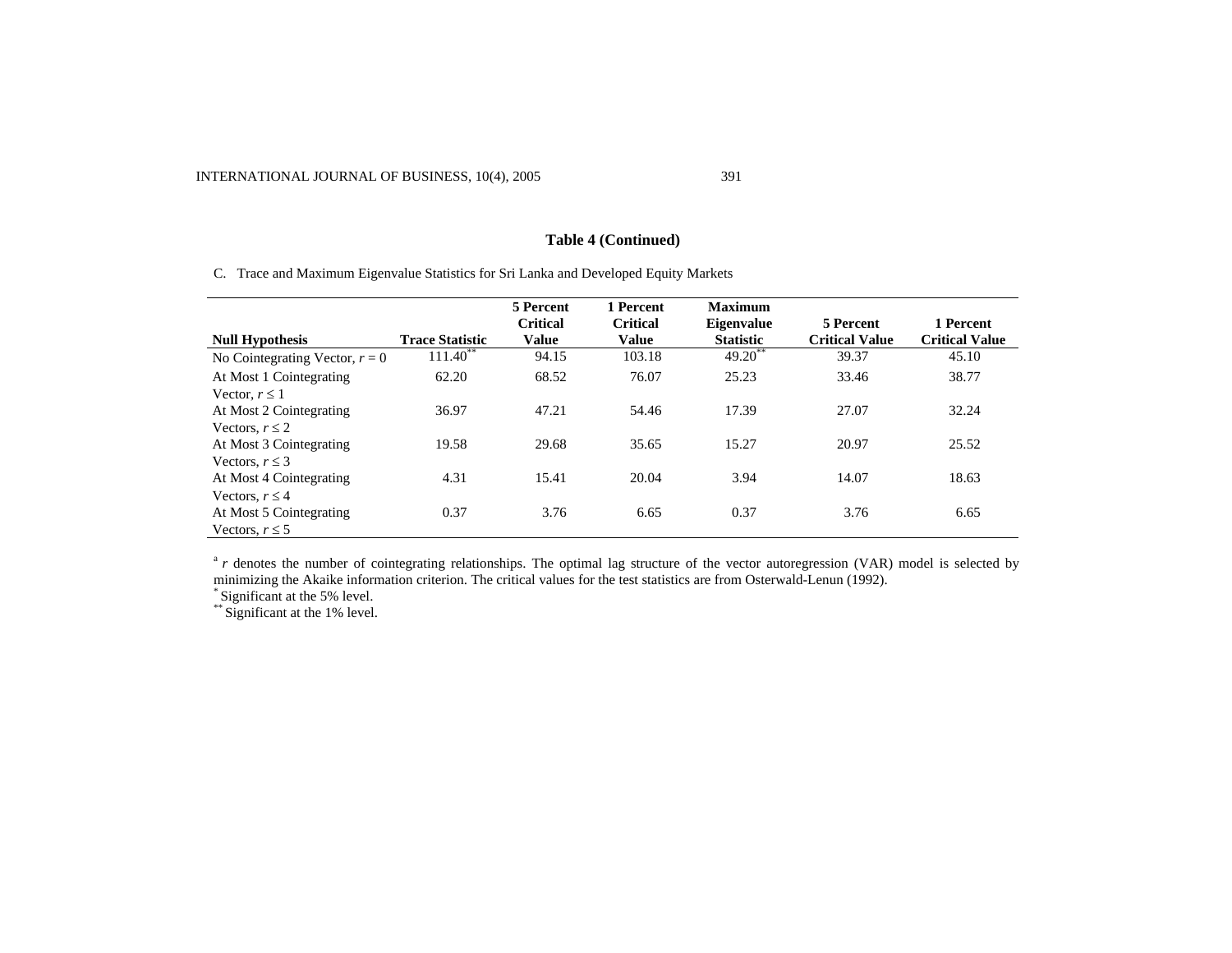#### **A. Influences on Individual South Asian Markets**

The results for the Indian, Pakistani and Sri Lankan markets appear in Tables 5 through 7, respectively. Panel A of each table shows the influence of developed markets on the specified market while Panel B shows whether there is a bi-directional causality between the specified market and developed markets. For India, based on standard diagnostic checking, I use an eight-lag specification for the VEC model (see Table 5). I find that the error-correction term is statistically significant at the 1% level, indicating the presence of a long-run relationship between India and the major developed markets. An examination of the individual *t*-statistics of the lagged index changes in the major developed markets shows that contemporaneous changes in the Indian market are influenced by changes in Japan, the UK and the US during the previous day.

These results suggest that uni-directional causality exists between the Indian market and developed markets, with the developed markets leading the Indian market. However, it is possible that a bi-directional relationship also exists among these markets. To ascertain these bi-directional relationships, I reestimate VEC models with each market included as the dependent variable in the error-correction model in equation (1). The summary results show that that the Indian market is Granger-caused by Japan, the UK and the US (see Panel B of Table 5) with the US exerting the most influence followed by the UK and Japan.<sup>9</sup>

For Pakistan, the appropriate VEC model specification is a four-lag model, while for Sri Lanka a six-lag model specification is appropriate. While the errorcorrection term for Pakistan is moderately significant at the 10% level, for Sri Lanka I do not observe a long-run relationship with the major developed markets. An examination of the individual *t*-statistics of the lagged index changes in the major developed markets shows that contemporaneous changes in the Pakistani and Sri Lankan markets are not influenced by changes in any developed markets during the previous day. The results for the bi-directional relationships appear in Panel B of the two tables and show that none of the developed markets appear to exert any influence on either Pakistan or Sri Lanka. Overall, these results tend to suggest that neither market is significantly influenced by the major developed markets over the full sample period of July 1997 - December 2003.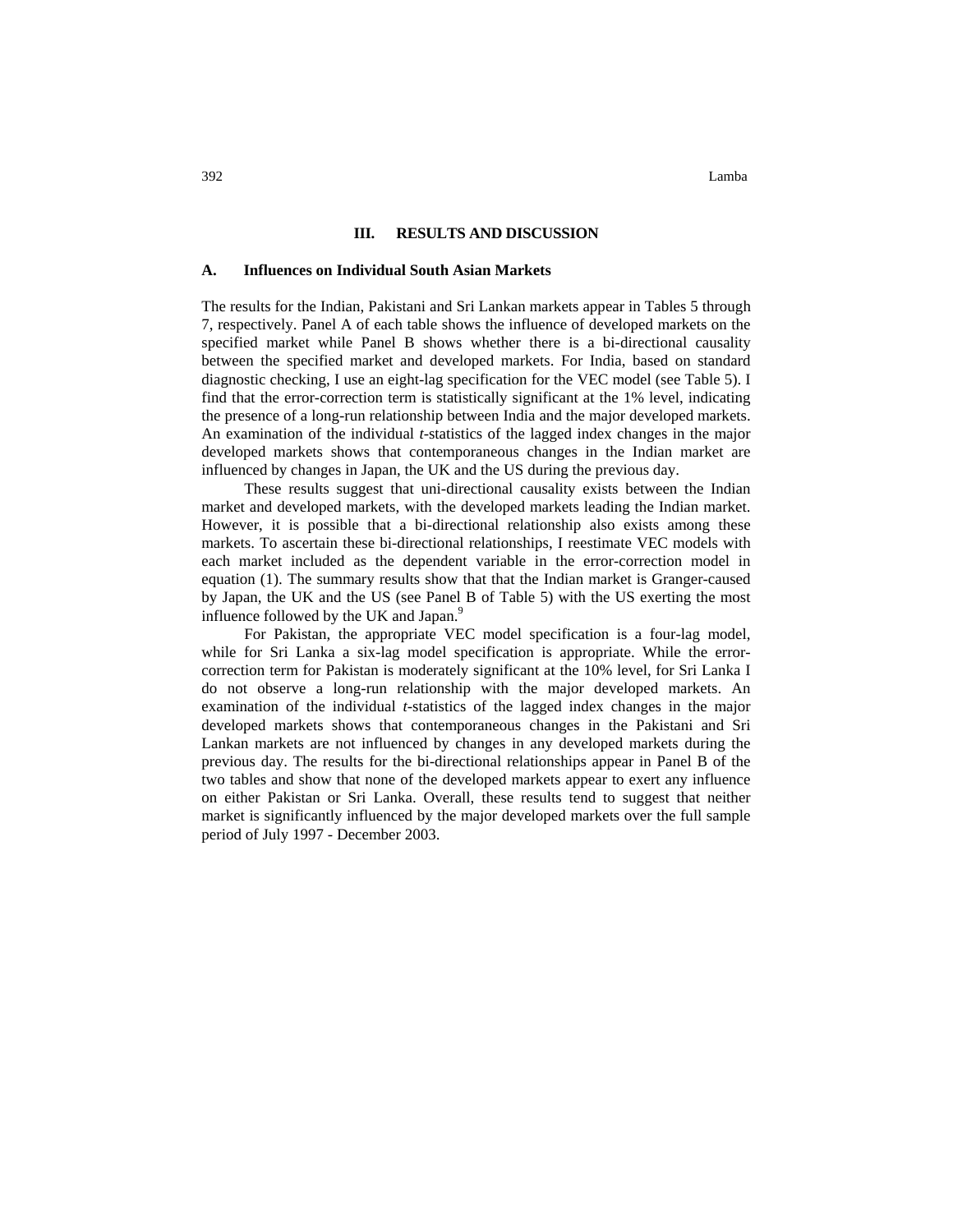# **Table 5** Results testing the long- and short-run relationships between India and selected developed markets during July 1997 - December 2003<sup>a</sup>

#### A. Vector error-correction model estimated with India as the dependent market

| Lag Order               |             |                       |                      | <b>Independent Markets</b> |                |             |
|-------------------------|-------------|-----------------------|----------------------|----------------------------|----------------|-------------|
| (Days)                  | $\Delta$ IN | $\Delta$ FR           | $\Delta \mathbf{GE}$ | $\Delta$ JP                | $\Delta$ UK    | $\Delta US$ |
| 1                       | $0.04*$     | $-0.00$               | $-0.00$              | $-0.01$ **                 | $0.03***$      | $0.19***$   |
|                         | (1.73)      | $(-0.08)$             | $(-0.07)$            | $(-2.41)$                  | (2.23)         | (5.02)      |
| $\overline{2}$          | $-0.05$ **  | 0.02                  | $-0.01$              | $-0.00$                    | $-0.01$        | 0.04        |
|                         | $(-2.04)$   | (1.34)                | $(-0.88)$            | $(-0.32)$                  | $(-0.91)$      | (0.94)      |
| 3                       | $-0.02$     | $0.03$ <sup>***</sup> | $-0.01$              | $0.01$ **                  | $-0.01$        | $0.13***$   |
|                         | $(-0.64)$   | (2.57)                | $(-1.42)$            | (2.18)                     | $(-0.82)$      | (3.09)      |
| $\overline{\mathbf{4}}$ | $0.04*$     | 0.00                  | $-0.00$              | $-0.00$                    | $-0.01$        | 0.02        |
|                         | (1.74)      | (0.25)                | $(-0.22)$            | $(-0.46)$                  | $(-0.54)$      | (0.40)      |
| 5                       | 0.01        | $-0.01$               | 0.00                 | 0.00                       | $-0.00$        | 0.06        |
|                         | (0.50)      | $(-1.03)$             | (0.10)               | (1.62)                     | $(-0.08)$      | (1.43)      |
| 6                       | $-0.07***$  | 0.01                  | 0.02                 | 0.00                       | $-0.02$ **     | $-0.03$     |
|                         | $(-2.68)$   | (0.46)                | (1.65)               | (0.95)                     | $(-1.98)$      | $(-0.77)$   |
| 7                       | 0.02        | $-0.00$               | $-0.01$              | $-0.00$                    | 0.01           | 0.02        |
|                         | (0.59)      | $(-0.17)$             | $(-0.64)$            | $(-0.34)$                  | (1.09)         | (0.41)      |
| 8                       | $-0.07***$  | $0.02*$               | 0.01                 | 0.00                       | ***<br>$-0.04$ | 0.03        |
|                         | $(-2.61)$   | (1.84)                | (0.53)               | (0.98)                     | $(-3.59)$      | (0.78)      |
| <b>ECT</b>              | $0.01***$   |                       |                      |                            |                |             |
|                         | (3.05)      |                       |                      |                            |                |             |
| <b>Intercept</b>        | 0.37        |                       |                      |                            |                |             |
|                         | (0.80)      |                       |                      |                            |                |             |

B. Pairwise Granger-causality tests based on the estimated error-correction models<sup>b</sup>

| Independent<br><b>Markets</b>                                                                                 |            |                          | <b>Dependent Markets</b> |                   |             |                    |
|---------------------------------------------------------------------------------------------------------------|------------|--------------------------|--------------------------|-------------------|-------------|--------------------|
| $(Lags 1 - 8)$                                                                                                | ΔIN        | $\Delta$ FR              | $\Delta \text{GE}$       | $\Delta$ JP       | $\Delta$ UK | $\Delta$ US        |
|                                                                                                               |            |                          |                          | <b>Statistics</b> |             |                    |
| ΔIΝ                                                                                                           |            | 3.74                     | 7.49                     | 6.87              | 5.22        | 13.78 <sup>*</sup> |
| ΔFR                                                                                                           | 12.94      | $\overline{\phantom{a}}$ | $14.55$ <sup>*</sup>     | 15.83*            | $13.99^*$   | $15.62***$         |
| $\Delta \text{GE}$                                                                                            | 6.63       | 10.89                    |                          | 6.09              | $17.46$ **  | $17.22***$         |
| $\Delta$ JP                                                                                                   | $15.74***$ | 8.76                     | 13.14                    |                   | $17.71$ **  | 10.68              |
| $\Delta$ UK                                                                                                   | $25.20***$ | 10.47                    | 12.17                    | 10.34             |             | $15.71$ **         |
| ΔUS.                                                                                                          | $37.55***$ | $190.29***$              | $119.25***$              | $111.83***$       | $226.89***$ |                    |
| <sup>a</sup> The country codes used are: IN - India, FR - France, GE - Germany and JP - Japan. The numbers in |            |                          |                          |                   |             |                    |

parentheses are *t*-statistics. The adjusted  $R^2$  and *F*-statistic for the error-correction model are 0.066 and 3.40, respectively.

<sup>b</sup> The pairwise Granger-causality tests are based on the error-correction models estimated in equation (1)

with each market in the system included as the dependent market.<br>\* Significant at the 10% level. \*\* Significant at the 5% level. \*\*\* Significant at the 1% level.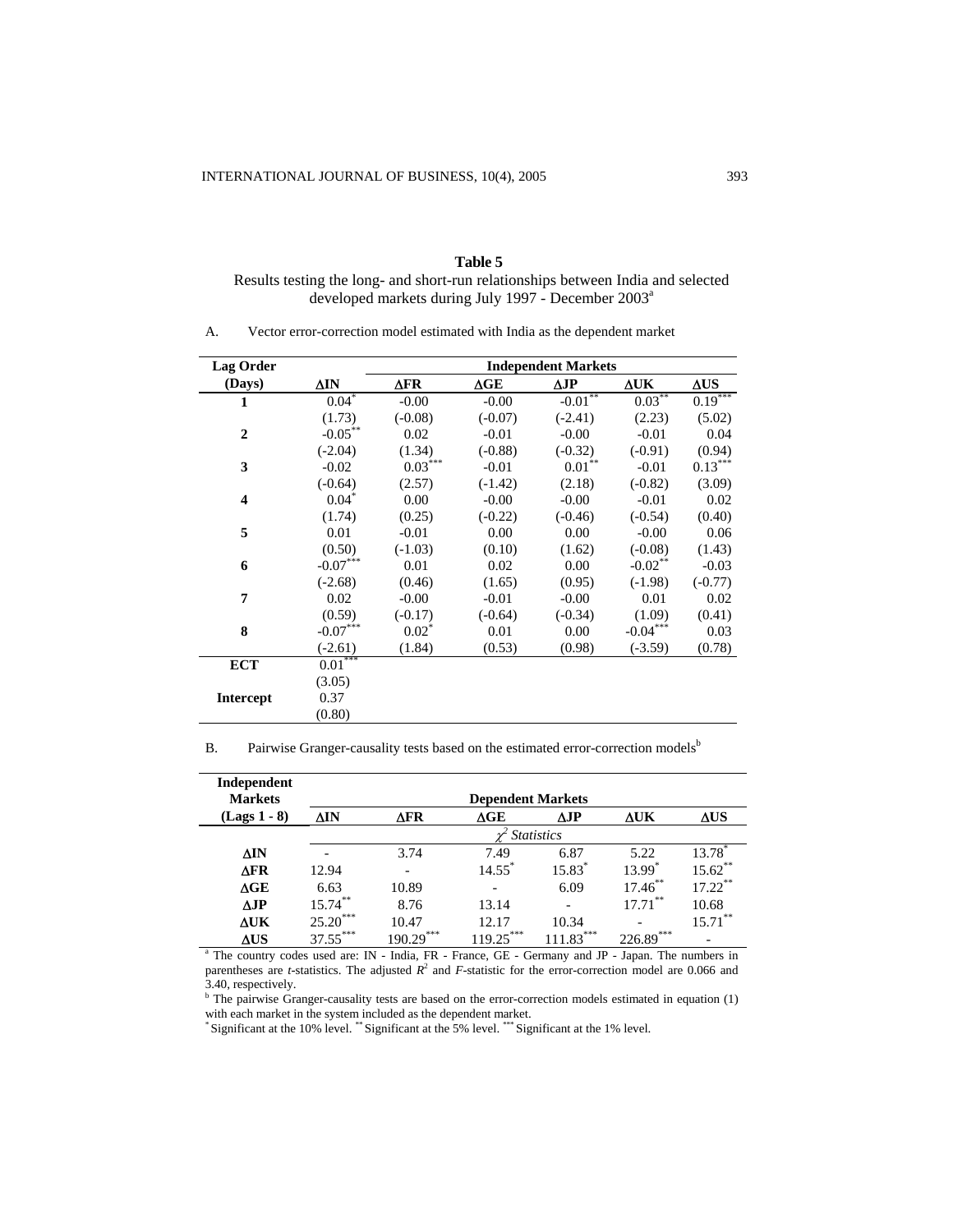Results testing the long- and short-run relationships between Pakistan and selected developed markets during July 1997 - December 2003<sup>a</sup>

A. Vector error-correction model estimated with Pakistan as the dependent market

| Lag Order               |             |             |             | <b>Independent Markets</b> |             |             |
|-------------------------|-------------|-------------|-------------|----------------------------|-------------|-------------|
| (Days)                  | $\Delta$ PK | $\Delta$ FR | $\Delta GE$ | $\Delta$ JP                | $\Delta$ UK | $\Delta$ US |
| 1                       | $0.05***$   | 0.00        | $-0.00$     | 0.00                       | 0.00        | 0.11        |
|                         | (1.98)      | (0.02)      | $(-0.22)$   | (0.66)                     | (0.19)      | (1.59)      |
| $\mathbf{2}$            | $-0.02$     | 0.00        | 0.02        | $-0.00$                    | $-0.02$     | 0.03        |
|                         | $(-0.61)$   | $(-0.02)$   | (0.96)      | $(-0.29)$                  | $(-1.16)$   | (0.42)      |
| 3                       | 0.01        | $-0.02$     | 0.01        | $-0.00$                    | $0.03*$     | 0.03        |
|                         | (0.52)      | $(-0.99)$   | (0.59)      | $(-0.34)$                  | (1.69)      | (0.33)      |
| $\overline{\mathbf{4}}$ | 0.03        | $-0.01$     | 0.02        | 0.00                       | 0.01        | $-0.02$     |
|                         | (1.04)      | $(-0.28)$   | (0.97)      | (0.74)                     | (0.39)      | $(-0.21)$   |
| <b>ECT</b>              | $-0.00*$    |             |             |                            |             |             |
|                         | $(-1.83)$   |             |             |                            |             |             |
| <b>Intercept</b>        | $1.55^*$    |             |             |                            |             |             |
|                         | (1.91)      |             |             |                            |             |             |

B. Pairwise Granger-causality tests based on the estimated error-correction models<sup>b</sup>

| Independent<br><b>Markets</b>                                                                                    |             |             |                    | <b>Dependent Markets</b> |             |             |
|------------------------------------------------------------------------------------------------------------------|-------------|-------------|--------------------|--------------------------|-------------|-------------|
| (Lags 1 - 4)                                                                                                     | $\Delta$ PK | $\Delta$ FR | $\Delta \text{GE}$ | ΔJP                      | ΔUK         | $\Delta$ US |
|                                                                                                                  |             |             |                    | <b>Statistics</b>        |             |             |
| ΔPK                                                                                                              |             | 6.04        | 0.89               | 3.17                     | 4.53        | 0.85        |
| $\Delta$ FR                                                                                                      | 1.01        |             | 3.90               | $8.41$ <sup>*</sup>      | 7.48        | 3.18        |
| $\Delta \text{GE}$                                                                                               | 2.05        | 5.96        |                    | 2.19                     | $12.40**$   | 0.98        |
| $\Delta$ JP                                                                                                      | 1.25        | $8.71*$     | $10.95***$         |                          | $15.66***$  | 2.07        |
| <b>AUK</b>                                                                                                       | 4.74        | 6.86        | 7.56               | $8.62*$                  |             | 2.96        |
| $\Delta US$                                                                                                      | 2.73        | $175.74***$ | $127.28***$        | $102.50***$              | $218.00***$ |             |
| <sup>a</sup> The country codes used are: PK - Pakistan, FR - France, GE - Germany and JP - Japan. The numbers in |             |             |                    |                          |             |             |

parentheses are *t*-statistics. The adjusted  $R^2$  and *F*-statistic for the error-correction model are 0.001 and

1.08, respectively.<br><sup>b</sup> The pairwise Granger-causality tests are based on the error-correction models estimated in equation (1) with each market in the system included as the dependent market.<br>\* Significant at the 10% level. \*\* Significant at the 5% level. \*\*\* Significant at the 1% level.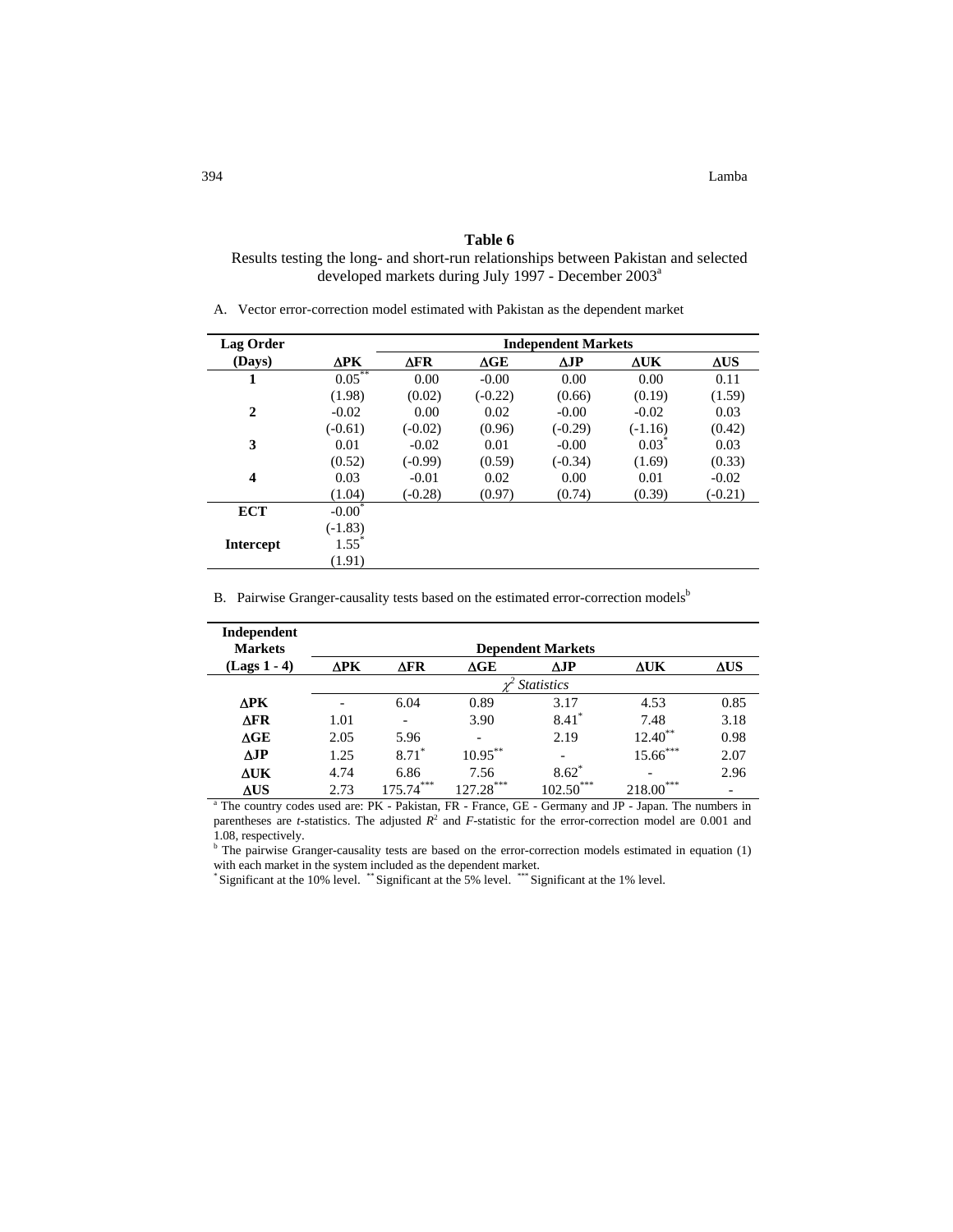Results testing the long- and short-run relationships between Sri Lanka and selected developed markets during July 1997 - December 2003<sup>a</sup>

A. Vector error-correction model estimated with Sri Lanka as the dependent market

| <b>Lag Order</b>        |               |             |             | <b>Independent Markets</b> |             |             |
|-------------------------|---------------|-------------|-------------|----------------------------|-------------|-------------|
| (Days)                  | $\Delta SL$   | $\Delta$ FR | $\Delta GE$ | $\Delta$ JP                | $\Delta$ UK | $\Delta$ US |
| 1                       | $0.09***$     | $-0.01$     | $-0.00$     | $-0.00$                    | 0.01        | 0.02        |
|                         | (3.55)        | $(-0.96)$   | $(-0.10)$   | $(-0.79)$                  | (1.29)      | (0.96)      |
| $\overline{2}$          | $-0.10^{***}$ | $-0.02$ **  | 0.00        | 0.00                       | 0.01        | 0.02        |
|                         | $(-3.90)$     | $(-1.98)$   | (0.76)      | $(-0.36)$                  | (1.85)      | (0.83)      |
| 3                       | 0.04          | 0.00        | 0.00        | 0.00                       | 0.01        | $-0.00$     |
|                         | (1.48)        | (0.08)      | (0.66)      | (1.29)                     | (0.85)      | $(-0.05)$   |
| $\overline{\mathbf{4}}$ | ***<br>0.11   | 0.00        | $-0.00$     | $-0.00$                    | 0.00        | $-0.01$     |
|                         | (4.23)        | (0.25)      | $(-0.12)$   | $(-0.77)$                  | (0.03)      | $(-0.43)$   |
| 5                       | $-0.02$       | 0.00        | $-0.00$     | $-0.00$                    | 0.01        | $-0.01$     |
|                         | $(-0.94)$     | (0.12)      | $(-0.51)$   | $(-0.79)$                  | (0.99)      | $(-0.23)$   |
| 6                       | 0.04          | $-0.00$     | 0.00        | 0.00                       | $-0.00$     | $-0.01$     |
|                         | (1.54)        | $(-0.35)$   | (0.29)      | (0.48)                     | $(-0.14)$   | $(-0.48)$   |
| <b>ECT</b>              | $-0.00$       |             |             |                            |             |             |
|                         | $(-1.07)$     |             |             |                            |             |             |
| <b>Intercept</b>        | 0.13          |             |             |                            |             |             |
|                         | (0.49)        |             |             |                            |             |             |

B. Pairwise Granger-causality tests based on the estimated error-correction models<sup>b</sup>

| Independent<br><b>Markets</b> |      |                              |                      | <b>Dependent Markets</b> |             |      |
|-------------------------------|------|------------------------------|----------------------|--------------------------|-------------|------|
| $(Lags 1 - 6)$                | ΔSL  | ΔFR                          | $\Delta GE$          | ΔJP                      | ΔUΚ         | ΔUS  |
|                               |      |                              |                      | <b>Statistics</b>        |             |      |
| ΔSL                           |      | 2.14                         | 5.00                 | 2.38                     | 3.47        | 4.46 |
| $\Delta$ FR                   | 4.73 | $\qquad \qquad \blacksquare$ | 5.29                 | 8.88                     | 7.17        | 8.96 |
| $\Delta GE$                   | 1.35 | 6.91                         |                      | 3.21                     | $15.51***$  | 6.29 |
| $\Delta$ JP                   | 4.11 | 9.09                         | $11.44$ <sup>*</sup> | $\overline{\phantom{a}}$ | $18.52***$  | 4.80 |
| $\Delta$ UK                   | 5.70 | 8.82                         | 9.61                 | 8.34                     |             | 7.73 |
| $\Delta US$                   | 1.91 | $175.58***$                  | $128.52***$          | $101.24***$              | $216.56***$ | -    |

<sup>a</sup> The country codes used are: SL - Sri Lanka, FR - France, GE - Germany and JP - Japan. The numbers in parentheses are *t*-statistics. The adjusted  $R^2$  and *F*-statistic for the error-correction model are 0.022 and 2.00, respectively.<br><sup>b</sup> The pairwise Granger-causality tests are based on the error-correction models estimated in equation (1)

with each market in the system included as the dependent market. \* Significant at the 10% level. \*\* Significant at the 5% level. \*\*\* Significant at the 1% level.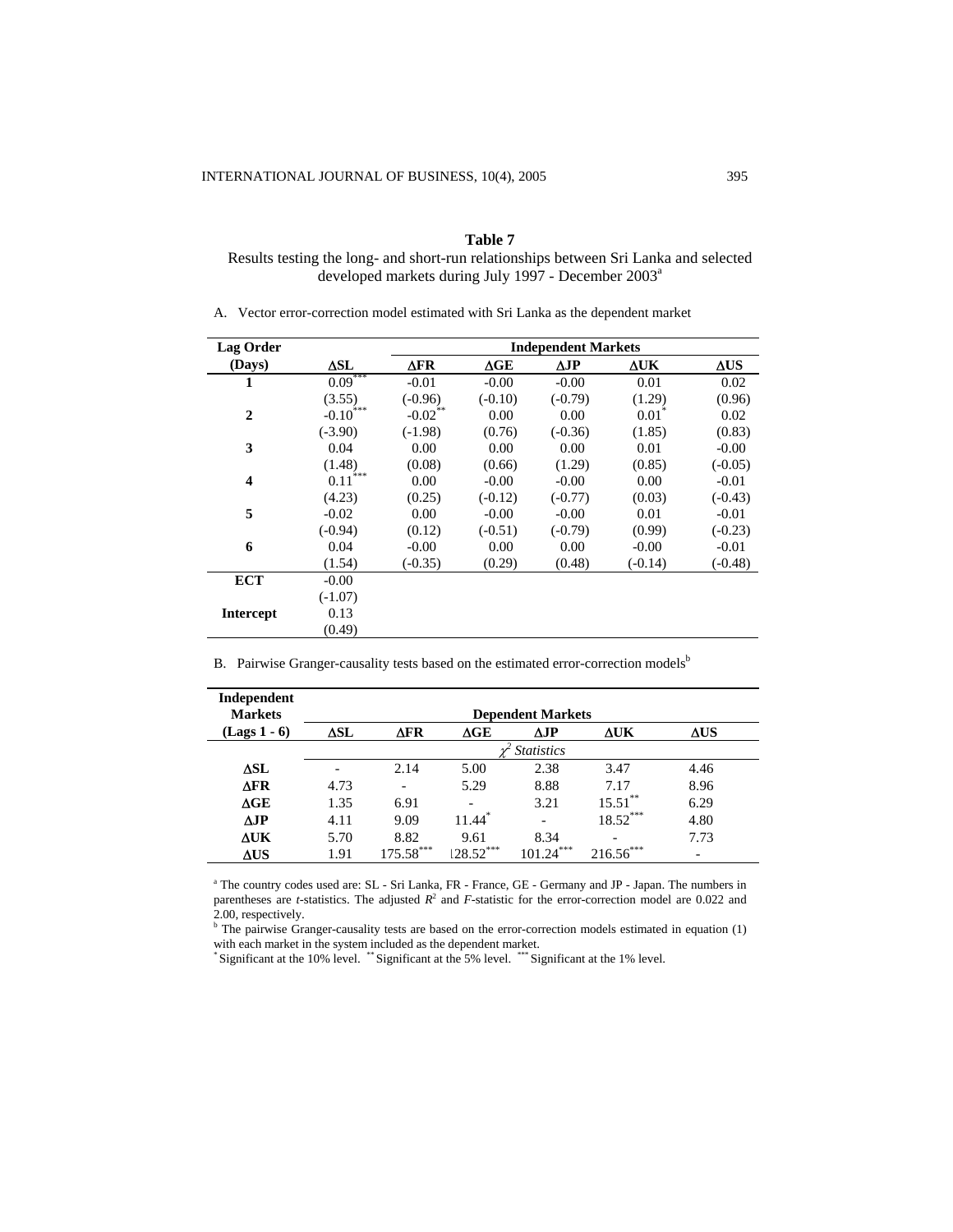#### **B. Influences on all Three South Asian Markets**

To examine the influence among the three South Asian markets the error-correction model in equation (2) is separately estimated for each market. The results for the Indian, Pakistani and Sri Lankan markets appear in Tables 8 through 10, respectively. As before, Panel A of each table shows the influence of developed markets on the specified market while Panel B shows whether there is a bi-directional causality between the specified market and developed markets. Overall, the results are similar to those reported earlier for India. For Pakistan, I find that contemporaneous changes in that market are now moderately influenced by changes in the US, India and Sri Lanka during the previous day (see Panel A of Table 9). For Sri Lanka, the error-correction term is now statistically significant at the 1% level, indicating the presence of a longrun relationship between Sri Lanka and the markets in the system (see Panel A of Table 10). An examination of the bi-directional relationships shows that the Indian (Pakistani) market does not exert any significant influence on Pakistan and Sri Lanka (India and Sri Lanka). However, the Sri Lankan market appears to exert some influence on Pakistan (see Panel B of Table 9). Overall, it appears that the equity markets of the three South Asian countries, which are located in close geographical proximity and are influenced by political and economic events in that region, are becoming more integrated with each other but at a relatively slow pace.

#### **C. Sensitivity Analysis**

To verify the effects of the Asian financial crisis and events around September 11, 2001 the error-correction models in equations (1) and (2) are re-estimated after excluding data for the months of July - December 1997 and September  $2001$ .<sup>10</sup> This analysis allows a verification of whether or not these events have substantially altered the relationships between the South Asian and developed equity markets. The results, which are not reported in detail here, show that excluding these periods does not alter the main findings reported above, implying that the above relationships are persistent across periods characterized by increased volatility and uncertainty.

## **IV. SUMMARY AND CONCLUSIONS**

In this paper, I conduct a detailed, large sample analysis of the short- and long-run relationships between the South Asian markets of India, Pakistan and Sri Lanka and the major developed markets during July 1997 - December 2003. Using a multivariate cointegration framework and vector error-correction modeling I find that the Indian market is influenced by the US, UK and Japan and that this influence has persisted following the September 11, 2001 terrorist attacks on the US. For Pakistan and Sri Lanka I find that these markets are relatively isolated from the major developed markets during the entire sample period. I also find that the three South Asian equity markets are becoming more integrated with each other but at a relatively slow pace.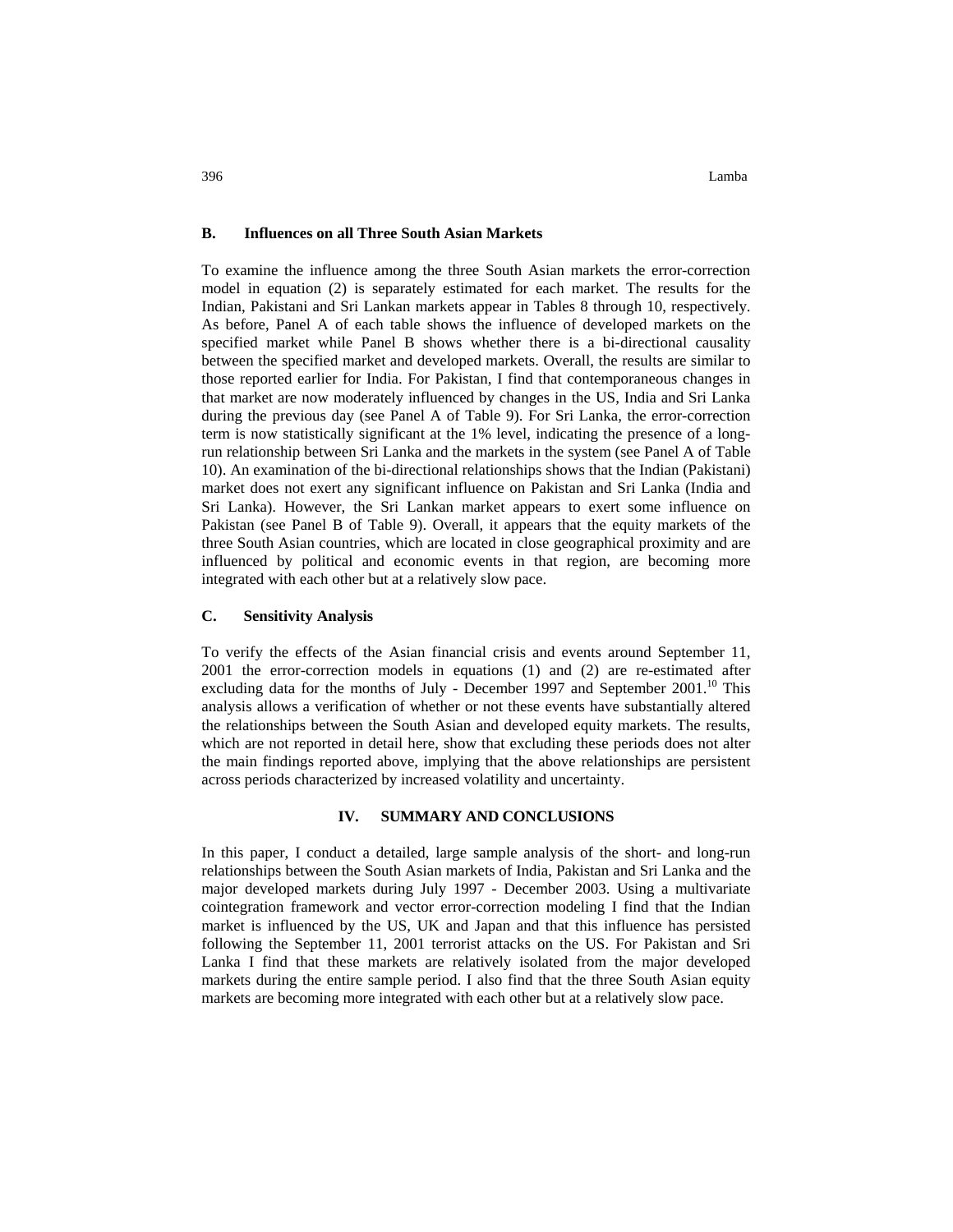Results testing the long- and short-run relationships between India, selected developed markets and Pakistan and Sri Lanka during July 1997 - December 2003<sup>a</sup>

| А.                      | Vector error-correction model estimated with India as the dependent market |             |             |                                     |                            |                       |             |                   |
|-------------------------|----------------------------------------------------------------------------|-------------|-------------|-------------------------------------|----------------------------|-----------------------|-------------|-------------------|
| Lag                     |                                                                            |             |             |                                     | <b>Independent Markets</b> |                       |             |                   |
| Order                   |                                                                            |             |             |                                     |                            |                       |             |                   |
| (Days)                  | ΔIN                                                                        | $\Delta$ FR | $\Delta GE$ | $\Delta$ JP                         | $\Delta$ UK                | $\Delta$ US           | $\Delta$ PK | $\Delta SL$       |
| $\mathbf{1}$            | $0.05$ <sup>**</sup>                                                       | $-0.00$     | 0.00        | $\textnormal{-}0.01^{\ast\ast\ast}$ | $0.02***$                  | $0.19***$             | $-0.01$     | 0.02              |
|                         | (2.14)                                                                     | $(-0.26)$   | (0.25)      | $(-2.57)$                           | (2.11)                     | (4.98)                | $(-0.46)$   | (0.49)            |
| $\overline{2}$          | $-0.04$ <sup>*</sup>                                                       | 0.02        | $-0.01$     | $-0.00$                             | $-0.01$                    | 0.04                  | $-0.00$     | 0.03              |
|                         | $(-1.69)$                                                                  | (1.08)      | $(-0.47)$   | $(-0.39)$                           | $(-0.97)$                  | (0.86)                | $(-0.08)$   | (0.72)            |
| 3                       | $-0.00$                                                                    | $0.03***$   | $-0.01$     | $0.01^{\ast\ast}$                   | $-0.01$                    | $0.12^{\ast\ast\ast}$ | $-0.02$     | 0.02              |
|                         | $(-0.05)$                                                                  | (2.43)      | $(-1.11)$   | (2.12)                              | $(-0.84)$                  | (2.84)                | $(-1.52)$   | (0.48)            |
| $\overline{\mathbf{4}}$ | $0.06^{\ast\ast}$                                                          | 0.00        | 0.00        | $-0.00$                             | $-0.01$                    | 0.01                  | $-0.01$     | 0.02              |
|                         | (2.23)                                                                     | (0.17)      | (0.05)      | $(-0.39)$                           | $(-0.65)$                  | (0.18)                | $(-0.66)$   | (0.53)            |
| 5                       | 0.02                                                                       | $-0.01$     | 0.00        | 0.00                                | $-0.00$                    | 0.05                  | $-0.01$     | $-0.03$           |
|                         | (0.94)                                                                     | $(-0.98)$   | (0.32)      | (1.59)                              | $(-0.24)$                  | (1.15)                | $(-0.76)$   | $(-0.79)$         |
| 6                       | $-0.06$ **                                                                 | 0.01        | $0.02^*$    | 0.00                                | $-0.02$ **                 | $-0.05$               | 0.01        | $0.10^{\ast\ast}$ |
|                         | $(-2.42)$                                                                  | (0.40)      | (1.89)      | (0.84)                              | $(-2.04)$                  | $(-1.04)$             | (0.90)      | (2.33)            |
| 7                       | 0.02                                                                       | $-0.00$     | $-0.00$     | $-0.00$                             | 0.01                       | 0.01                  | $0.03***$   | $-0.01$           |
|                         | (0.63)                                                                     | $(-0.24)$   | $(-0.37)$   | $(-0.41)$                           | (0.95)                     | (0.18)                | (2.43)      | $(-0.29)$         |
| 8                       | $-0.06^{\ast\ast}$                                                         | $0.03*$     | 0.01        | 0.00                                | $-0.04***$                 | 0.02                  | $-0.00$     | 0.04              |
|                         | $(-2.37)$                                                                  | (1.89)      | (0.72)      | (0.89)                              | $(-3.72)$                  | (0.49)                | $(-0.07)$   | (0.95)            |
| <b>ECT</b>              | $-0.01***$                                                                 |             |             |                                     |                            |                       |             |                   |
|                         | $-2.89$ )                                                                  |             |             |                                     |                            |                       |             |                   |
| <b>Intercept</b>        | 0.32                                                                       |             |             |                                     |                            |                       |             |                   |
|                         | (0.69)                                                                     |             |             |                                     |                            |                       |             |                   |

B. Pairwise Granger-causality tests based on the estimated error-correction models<sup>b</sup>

| Independent    |                             |                          |                   |               |                   |                    |             |             |  |  |  |
|----------------|-----------------------------|--------------------------|-------------------|---------------|-------------------|--------------------|-------------|-------------|--|--|--|
| <b>Markets</b> |                             | <b>Dependent Markets</b> |                   |               |                   |                    |             |             |  |  |  |
| $(Lags 1 - 8)$ | ΔIN                         | ΔFR                      | $\Delta GE$       | $\Delta$ JP   | $\Delta$ UK       | $\Delta$ US        | $\Delta$ PK | $\Delta SL$ |  |  |  |
|                |                             |                          |                   |               | <b>Statistics</b> |                    |             |             |  |  |  |
| ΔIN            |                             | 3.64                     | 8.20              | 8.09          | 6.00              | $13.76^{\circ}$    | $14.40^*$   | 3.02        |  |  |  |
| ΔFR            | 12.05                       | ٠                        | 13.57             | $15.60**$     | 13.05             | 14.98 <sup>*</sup> | 1.97        | 5.82        |  |  |  |
| $\Delta GE$    | 6.32                        | 10.32                    | ٠                 | 5.97          | $16.33***$        | $15.83***$         | 2.43        | 2.32        |  |  |  |
| $\triangle$ IP | 15.89 <sup>**</sup>         | 8.82                     | $13.30^{\degree}$ |               | $17.65***$        | 10.93              | 1.58        | 6.28        |  |  |  |
| ΔUΚ            | $25.60***$                  | 10.38                    | 12.09             | 9.97          |                   | 13.95              | 4.93        | 3.63        |  |  |  |
| $\Delta$ US    | 米米米<br>$35.99$ <sup>2</sup> | ***<br>188.11            | $116.96***$       | 寒寒寒<br>108.60 | ***<br>224.90     |                    | 6.65        | 2.73        |  |  |  |
| ΔРΚ            | 10.25                       | 9.78                     | 4.06              | 6.47          | 6.69              | 2.82               |             | 10.03       |  |  |  |
| $\Delta SL$    | 7.97                        | 4.56                     | 5.91              | 5.61          | 4.45              | 5.13               | $21.92***$  |             |  |  |  |

<sup>a</sup> The country codes used are: IN - India, FR - France, GE - Germany, JP - Japan, PK - Pakistan and SL -Sri Lanka. The numbers in parentheses are *t*-statistics. The adjusted  $R^2$  and *F*-statistic for the errorcorrection model are 0.068 and 2.88, respectively.

 $b<sup>b</sup>$  The pairwise Granger-causality tests are based on the error-correction models estimated in equation (2) with each market in the system included as the dependent market.<br>\* Significant at the 10% level. \*\* Significant at the 5% level. \*\*\* Significant at the 1% level.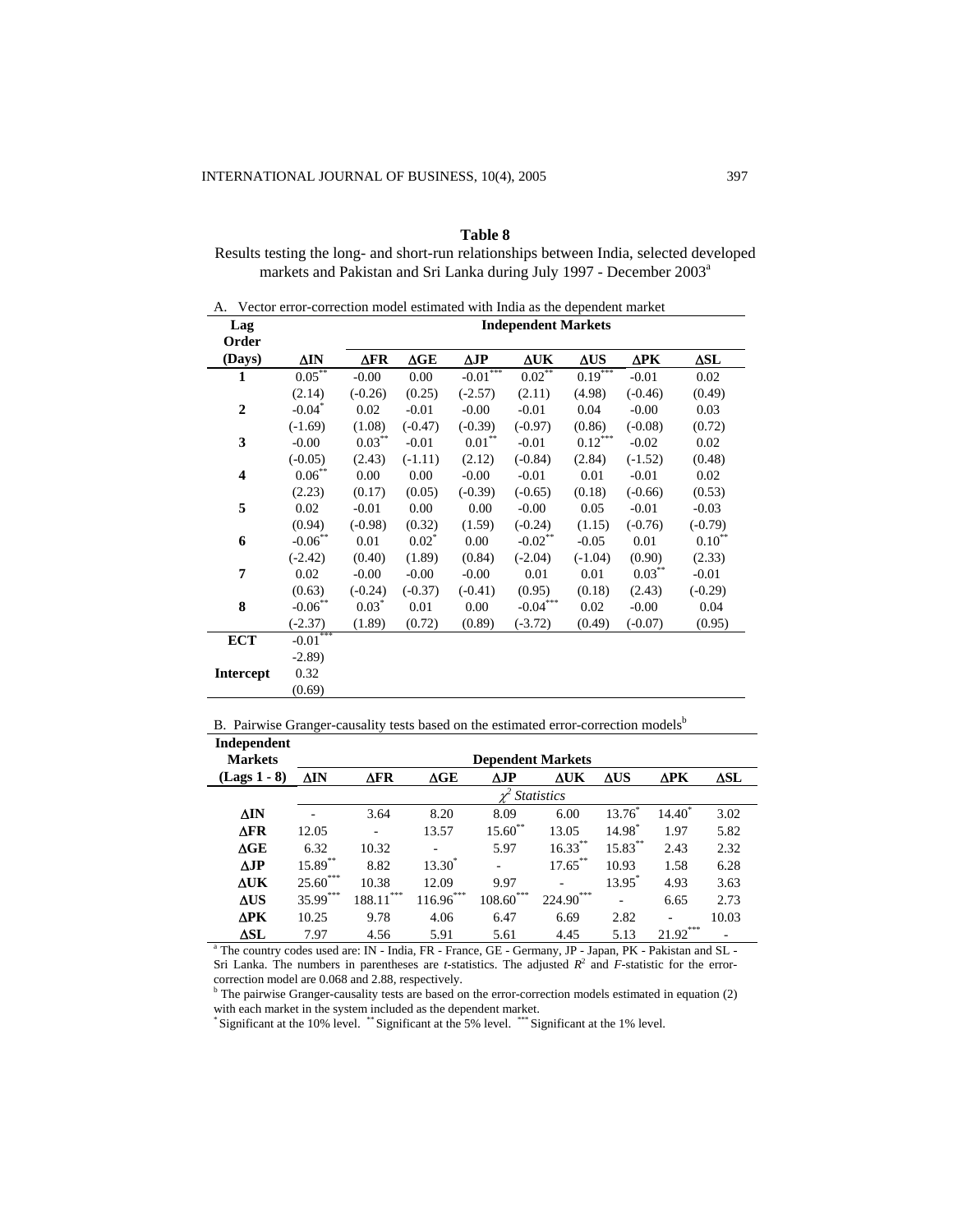Results testing the long- and short-run relationships between Pakistan, selected developed markets and India and Sri Lanka during July 1997 - December 2003<sup>a</sup>

A. Vector error-correction model estimated with Pakistan as the dependent market

| <b>Lag Order</b>        |                     |             |                    |             | <b>Independent Markets</b> |             |         |                       |
|-------------------------|---------------------|-------------|--------------------|-------------|----------------------------|-------------|---------|-----------------------|
| (Days)                  | $\Delta$ PK         | $\Delta$ FR | $\Delta \text{GE}$ | $\Delta$ JP | $\Delta$ UK                | $\Delta$ US | ΔIN     | $\Delta SL$           |
| 1                       | 0.04                | $-0.00$     | $-0.00$            | 0.00        | $-0.00$                    | $0.13*$     | $0.09*$ | $0.16***$             |
|                         | (1.52)              | $(-0.14)$   | $(-0.12)$          | (0.43)      | $(-0.13)$                  | (1.92)      | (1.94)  | (2.15)                |
| $\mathbf{2}$            | $-0.02$             | 0.00        | 0.02               | $-0.00$     | $-0.03^{\circ}$            | 0.03        | 0.05    | 0.00                  |
|                         | $(-0.89)$           | $(-0.01)$   | (1.07)             | $(-0.40)$   | $(-1.67)$                  | (0.39)      | (1.25)  | (0.03)                |
| 3                       | 0.01                | $-0.02$     | 0.01               | $-0.00$     | 0.03                       | 0.02        | 0.01    | 0.09                  |
|                         | (0.47)              | $(-0.92)$   | (0.71)             | $(-0.27)$   | (1.24)                     | (0.30)      | (0.20)  | (1.18)                |
| $\overline{\mathbf{4}}$ | 0.02                | $-0.01$     | 0.02               | 0.00        | 0.00                       | $-0.02$     | 0.03    | $-0.19$ <sup>**</sup> |
|                         | (0.95)              | $(-0.42)$   | (1.10)             | (0.47)      | (0.08)                     | $(-0.25)$   | (0.63)  | $(-2.52)$             |
| <b>ECT</b>              | 0.00                |             |                    |             |                            |             |         |                       |
|                         | (1.21)              |             |                    |             |                            |             |         |                       |
| <b>Intercept</b>        | $1.49$ <sup>*</sup> |             |                    |             |                            |             |         |                       |
|                         | (1.84)              |             |                    |             |                            |             |         |                       |

B. Pairwise Granger-causality tests based on the estimated error-correction models<sup>b</sup>

| Independent<br><b>Markets</b> |             |               |                         | <b>Dependent Markets</b> |                   |             |              |             |
|-------------------------------|-------------|---------------|-------------------------|--------------------------|-------------------|-------------|--------------|-------------|
| $(Lags 1 - 4)$                | $\Delta$ PK | $\Delta$ FR   | $\Delta \text{GE}$      | $\Delta$ JP              | $\Delta$ UK       | $\Delta$ US | ΔIN          | $\Delta SL$ |
|                               |             |               |                         |                          | <b>Statistics</b> |             |              |             |
| $\Delta$ PK                   |             | 5.68          | 0.91                    | 4.63                     | 5.37              | 0.90        | 3.01         | 1.92        |
| $\Delta$ FR                   | 0.96        |               | 4.27                    | $8.79*$                  | 7.28              | 3.49        | 7.28         | 3.92        |
| $\Delta \mathbf{GE}$          | 2.50        | 5.96          | -                       | 2.41                     | 11.40             | 0.87        | 1.21         | 1.55        |
| $\Delta$ JP                   | 0.68        | $8.63*$       | 米米<br>$11.01^{\degree}$ | ٠                        | ***<br>14.72      | 2.23        | $10.65***$   | 3.49        |
| $\Delta$ UK                   | 4.65        | 8.14          | 6.78                    | $9.05^*$                 |                   | 3.18        | 7.27         | 3.39        |
| $\Delta US$                   | 3.97        | ***<br>186.42 | $124.29***$             | ***<br>105.43            | 228.65            | ٠           | 寒寒寒<br>28.34 | 1.07        |
| $\Delta$ IN                   | 5.88        | 2.34          | 4.15                    | 4.53                     | 2.91              | 6.22        |              | 1.04        |
| ΔSL<br>$\sim$                 | $11.36***$  | 0.83          | 0.79                    | 1.59                     | 1.40              | 2.84        | 2.42         |             |

The country codes used are: PK - Pakistan, FR - France, GE - Germany, JP - Japan, IN - India and SL -Sri Lanka. The numbers in parentheses are *t*-statistics. The adjusted  $R^2$  and  $\overline{F}$ -statistic for the errorcorrection model are 0.005 and 1.27, respectively.

<sup>b</sup> The pairwise Granger-causality tests are based on the error-correction models estimated in equation

(2) with each market in the system included as the dependent market. \* Significant at the 10% level. \*\* Significant at the 5% level. \*\*\* Significant at the 1% level.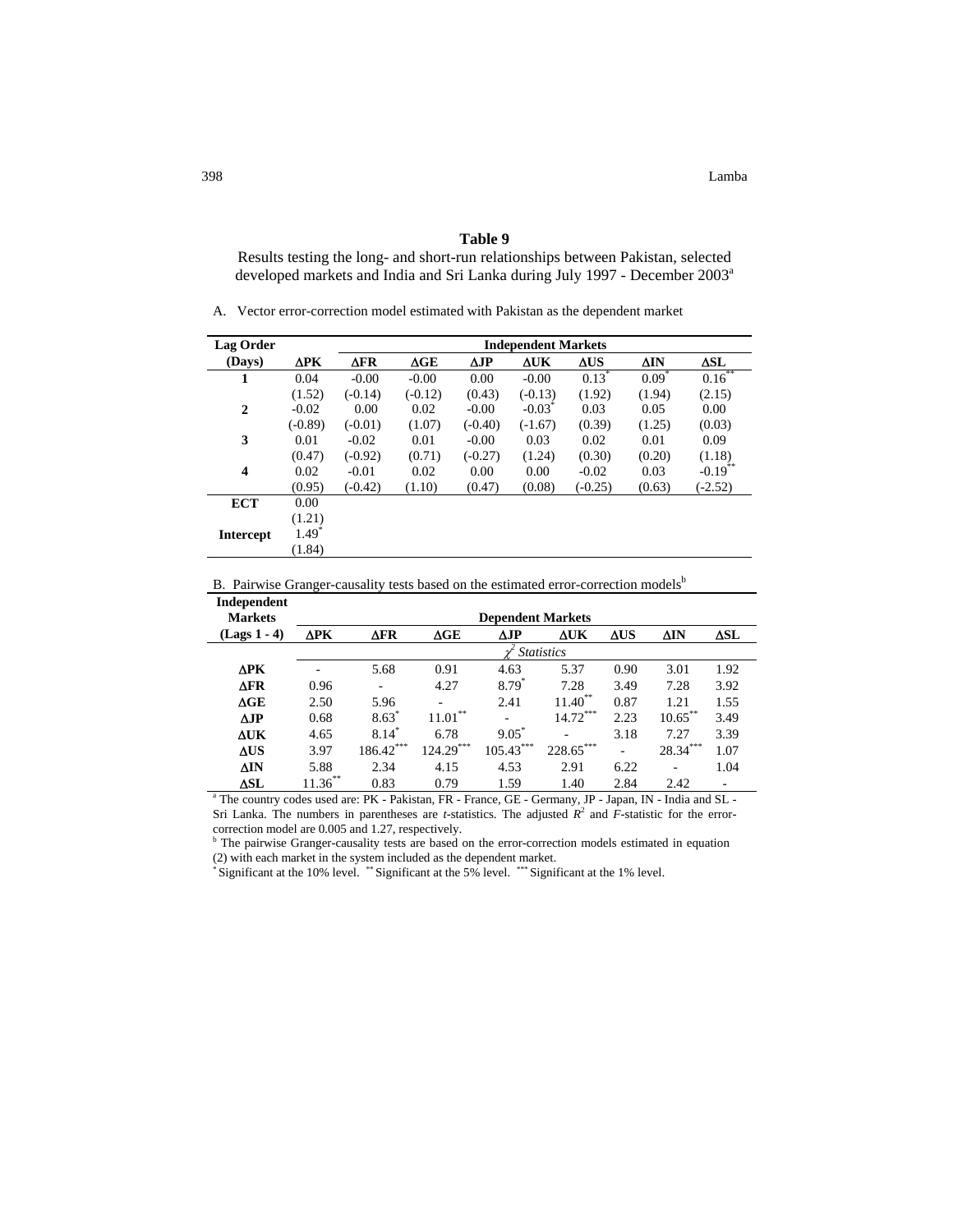Results testing the long- and short-run relationships between Sri Lanka, selected developed markets and India and Pakistan during July 1997 - December 2003<sup>a</sup>

A. Vector error-correction model estimated with Sri Lanka as the dependent market

| <b>Lag Order</b>        |                       |             |             |             | <b>Independent Markets</b> |             |             |             |
|-------------------------|-----------------------|-------------|-------------|-------------|----------------------------|-------------|-------------|-------------|
| (Days)                  | $\Delta SL$           | $\Delta$ FR | $\Delta GE$ | $\Delta$ JP | $\Delta$ UK                | $\Delta$ US | $\Delta$ IN | $\Delta$ PK |
| 1                       | $0.08***$             | $-0.01$     | 0.00        | $-0.00$     | 0.00                       | 0.02        | 0.00        | $-0.00$     |
|                         | (3.23)                | $(-1.08)$   | (0.41)      | $(-0.80)$   | (0.64)                     | (0.94)      | $(-0.03)$   | $(-0.37)$   |
| $\mathbf{2}$            | $-0.10$ ***           | $-0.02^*$   | 0.01        | 0.00        | 0.01                       | 0.02        | $-0.01$     | $-0.01$     |
|                         | $(-4.16)$             | $(-1.93)$   | (1.14)      | $(-0.33)$   | (1.34)                     | (0.69)      | $(-0.74)$   | $(-0.77)$   |
| 3                       | 0.03                  | 0.00        | 0.01        | 0.00        | 0.00                       | $-0.00$     | $-0.00$     | 0.01        |
|                         | (1.06)                | (0.00)      | (0.99)      | (1.16)      | (0.44)                     | $(-0.06)$   | $(-0.30)$   | (1.06)      |
| $\overline{\mathbf{4}}$ | ***<br>$0.10^{\circ}$ | 0.00        | 0.00        | $-0.00$     | $-0.00$                    | $-0.01$     | 0.01        | 0.00        |
|                         | (3.83)                | (0.37)      | (0.17)      | $(-0.93)$   | $(-0.51)$                  | $(-0.49)$   | (0.47)      | (0.47)      |
| 5                       | $-0.03$               | 0.00        | $-0.00$     | $-0.00$     | 0.00                       | $-0.01$     | $-0.01$     | 0.00        |
|                         | $(-1.24)$             | (0.26)      | $(-0.30)$   | $(-0.79)$   | (0.59)                     | $(-0.33)$   | $(-0.92)$   | (0.32)      |
| 6                       | 0.03                  | $-0.00$     | 0.00        | 0.00        | $-0.00$                    | $-0.01$     | $-0.00$     | 0.01        |
|                         | (1.08)                | $(-0.24)$   | (0.44)      | (0.25)      | $(-0.51)$                  | $(-0.42)$   | $(-0.11)$   | (1.49)      |
| <b>ECT</b>              | $-0.01***$            |             |             |             |                            |             |             |             |
|                         | $(-4.48)$             |             |             |             |                            |             |             |             |
| <b>Intercept</b>        | 0.11                  |             |             |             |                            |             |             |             |
|                         | (0.42)                |             |             |             |                            |             |             |             |

B. Pairwise Granger-causality tests based on the estimated error-correction models<sup>b</sup>

| Independent                                                                                                       |                          |             |                      |             |            |             |             |            |
|-------------------------------------------------------------------------------------------------------------------|--------------------------|-------------|----------------------|-------------|------------|-------------|-------------|------------|
| <b>Markets</b>                                                                                                    | <b>Dependent Markets</b> |             |                      |             |            |             |             |            |
| $(Lags 1 - 6)$                                                                                                    | ΔSL                      | $\Delta$ FR | $\Delta \mathbf{GE}$ | $\Delta$ JP | ΔUΚ        | $\Delta$ US | $\Delta$ IN | ΔРΚ        |
|                                                                                                                   | <i>Statistics</i>        |             |                      |             |            |             |             |            |
| $\Delta SL$                                                                                                       |                          | 2.57        | 4.96                 | 2.63        | 3.94       | 4.52        | 6.60        | $14.28***$ |
| $\Delta$ FR                                                                                                       | 4.84                     |             | 5.47                 | 9.04        | 6.47       | 9.19        | 8.32        | 1.57       |
| $\Delta \text{GE}$                                                                                                | 2.27                     | 7.25        | ۰                    | 3.69        | $14.24***$ | 6.38        | 5.72        | 2.91       |
| $\Delta$ JP                                                                                                       | 3.79                     | 8.50        | $11.42^*$            | ٠           | $17.04***$ | 4.06        | $14.39***$  | 1.64       |
| <b>AUK</b>                                                                                                        | 3.23                     | 9.56        | 8.65                 | 8.94        |            | 8.49        | $11.20^*$   | 4.56       |
| $\Delta$ US                                                                                                       | 1.70                     | $187.74***$ | $121.87***$          | $107.74***$ | 229.42***  | ÷,          | $34.37***$  | 7.04       |
| ΔIN                                                                                                               | 1.73                     | 3.39        | 6.74                 | 4.18        | 4.99       | $11.66^*$   |             | 10.03      |
| $\Delta$ PK                                                                                                       | 4.36                     | 7.54        | 1.95                 | 5.44        | 5.28       | 3.10        | 5.40        |            |
| <sup>a</sup> The country codes used are: SL - Sri Lanka, FR - France, GE - Germany, JP - Japan, IN - India and PK |                          |             |                      |             |            |             |             |            |

- Pakistan. The numbers in parentheses are *t*-statistics. The adjusted  $R^2$  and *F*-statistic for the errorcorrection model are 0.031 and 2.09, respectively.

 $b$  The pairwise Granger-causality tests are based on the error-correction models estimated in equation (2) with each market in the system included as the dependent market.<br>\* Significant at the 10% level. \*\* Significant at the 5% level. \*\*\* Significant at the 1% level.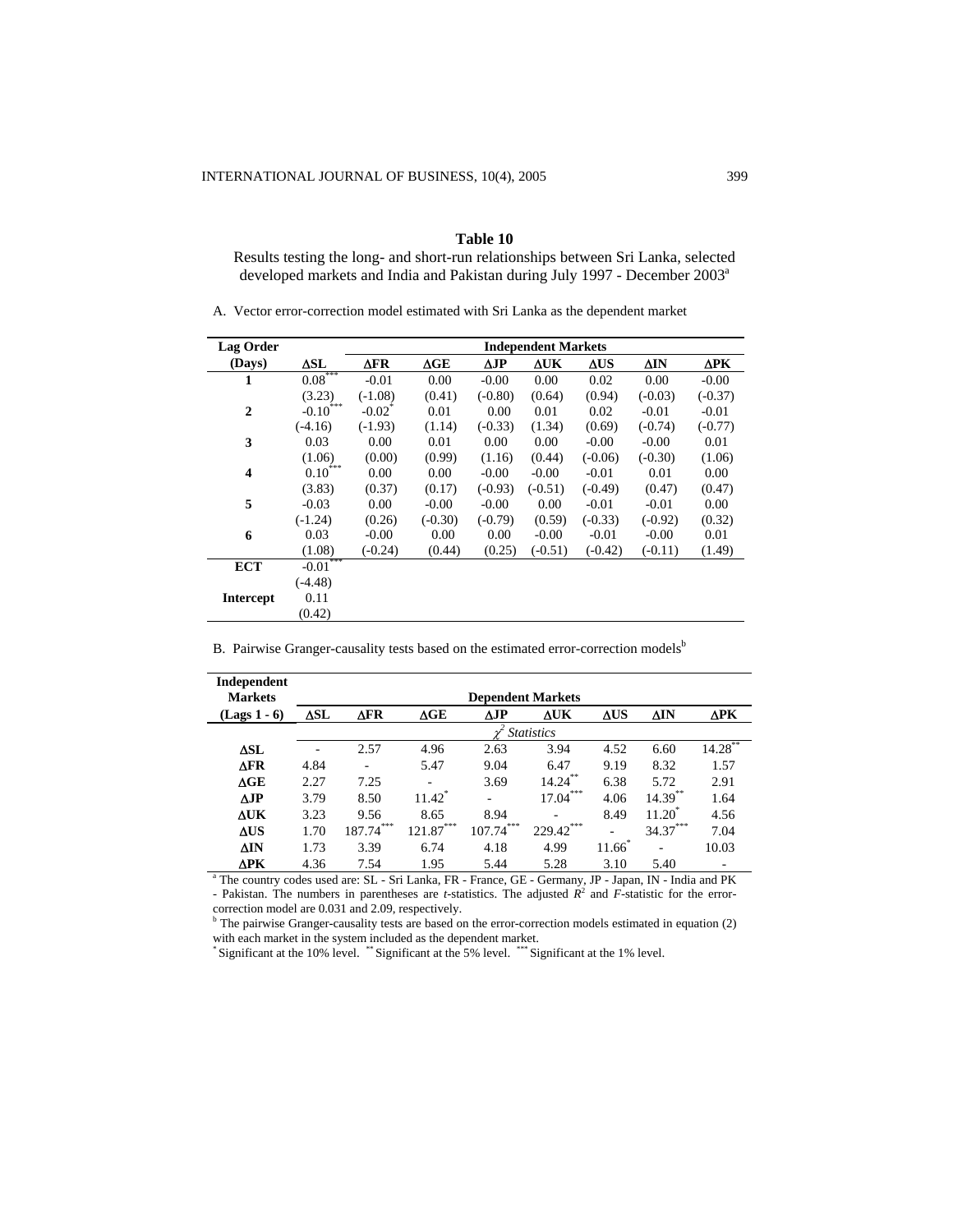400 Lamba

### **ENDNOTES**

- 1. Some researchers have focused their attention on specific developing equity markets, such as Niarchos, *et al* (1999) who examine the Greek market and Lamba and Otchere (2001) who examine the South African market.
- 2. Goldberg and Delgado (2001) adopt a different approach and examine whether selected individual stocks listed on the Bombay Stock Exchange exhibit evidence of financial integration by analyzing for the existence of structural breaks in their return series over 1979-95. While they do not find evidence consistent with the existence of financial integration their conclusions are limited because their analysis focuses on the largest fourteen listed stocks.
- 3. See, for example, Oldier and Solnik (1993) and Solnik, Boucrelle and Le Fur (1996).
- 4. Data on only these South Asian markets are available from Bloomberg and the data are available only from July 1997 onwards. For India, the Bombay Stock Exchange (BSE) Sensex is the other widely reported market index. To verify whether the choice of market index influences the results I redid the analysis using the BSE Sensex index. The results are very similar to those reported here which is not surprising given the relatively high correlation between changes in the CNX Nifty 50 and BSE Sensex indices of over 0.90 during the sample period.
- 5. The market index series are measured in local currency terms and all data are screened for errors using filter tests. No major discrepancies were found in the data.
- 6. The relatively small sizes of markets in Pakistan and Sri Lanka may be of some concern because of the potential for infrequent trading. An examination of the daily data shows that the indices of these markets tend to change on most days indicating that there is some market activity taking place in the component stocks on a daily basis.
- 7. The selection of the order of lags in the Johansen test and, subsequently, the errorcorrection model is important, as the choice of the lag can have an important impact on the outcome of these tests (Enders, 2004). I use the following criteria suggested by Engle and White (1999) to select the optimum lag structure: (i) residual diagnostic tests to ensure the regression residuals are white noise, (ii) the Akaike information criterion (AIC) to optimize the goodness of fit, and (iii) the statistical significance of coefficients of lagged variables.
- 8. The results from the Johansen cointegration test where all three South Asian markets are included in the system with the major developed markets indicate the presence of at least one cointegrating vector. For brevity, these results are reported here. All unreported results are available from the author upon request.
- 9. It has been argued that during the "dot com" boom of 1999-00 the Indian equity market was more closely related to the US NASDAQ market index rather than to the S&P 500 index. To verify this contention I examined the NASDAQ Composite index instead of the S&P 500 index for the US market. The results (not shown) indicate no long-term relationship between the NASDAQ Composite and NSE indices.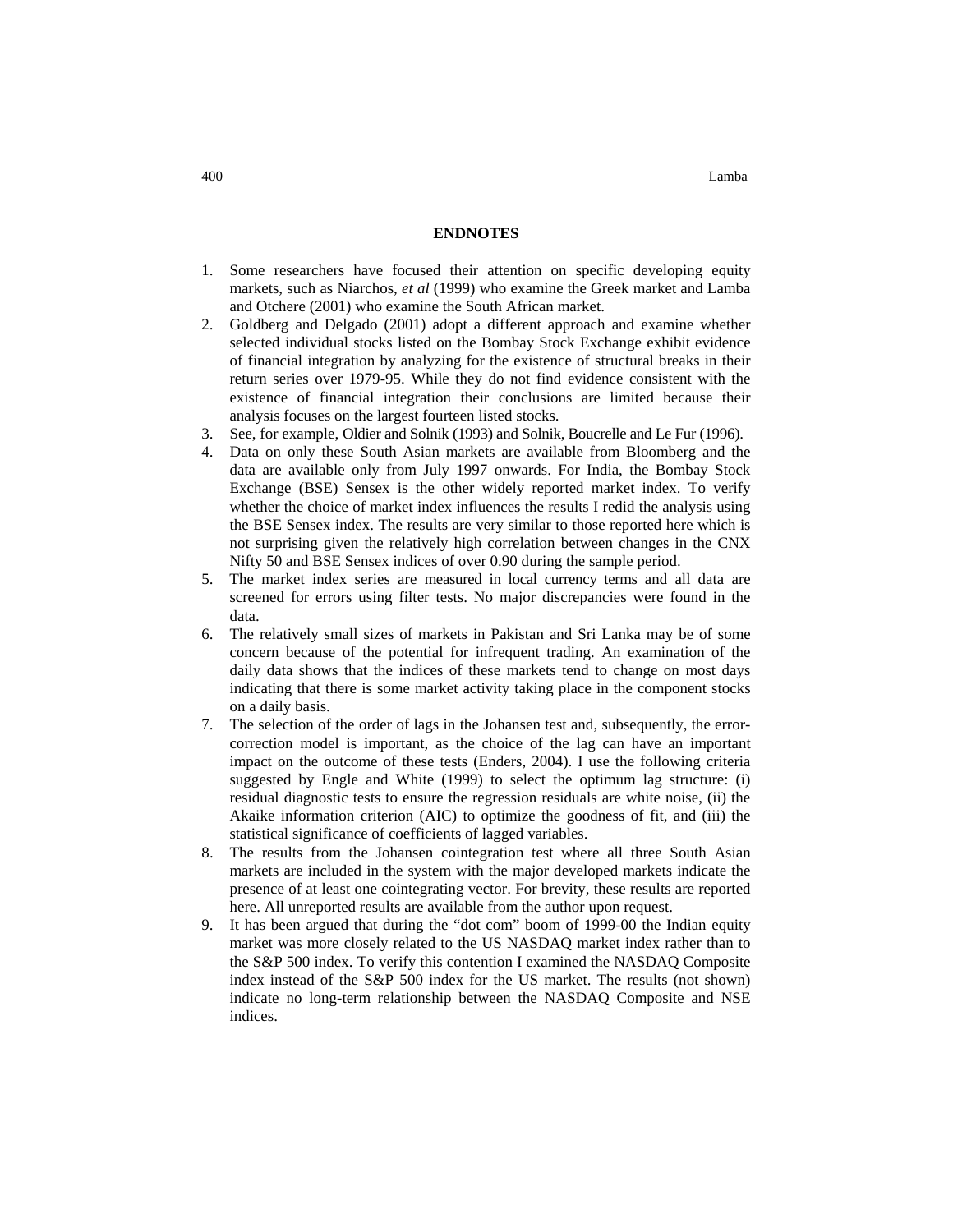10. The results are insensitive to excluding a longer period for the Asian financial crisis (July 1997 - July 1998) and a shorter period for September 2001 (September 10 - 21, 2001).

#### **REFERENCES**

- Arshanapalli, B., and J. Doukas, 1993, "International stock market linkages: Evidence from the pre- and post-October 1987 period," *Journal of Banking and Finance*, 17, 193-208.
- Arshanapalli, B., J. Doukas, and L. Lang, 1995, "Pre and post October 1987 stock market linkages between US and Asian markets," *Pacific-Basin Finance Journal*, 3, 57-73.
- Chan, K. C., B. E. Gup, and M. Pan, 1992, "An empirical analysis of stock prices in major Asian markets and the United States," *Financial Review,* 27, 289-307.
- Chan, K. C., B. E. Gup, and M. Pan, 1997, "International stock market efficiency and integration: A study of eighteen nations," *Journal of Business Finance and Accounting*, 24, 803-813.
- Cheung, Y., and S. Mak, 1992, "The international transmission of stock market fluctuations between developed markets and the Asian-Pacific markets," *Applied Financial Economics*, 2, 43-47.
- Chung, P. J., and D. J. Liu, 1994, "Common stochastic trends in Pacific Rim stock markets," *Quarterly Review of Economics and Finance*, 34, 241-259.
- Dickey, D. A., and W. A. Fuller, 1979, "Distribution of the estimators for autoregressive time series with a unit root," *Journal of the American Statistical Association*, 74, 427-431.
- Dickey, D. A., and W. A. Fuller, 1981, Likelihood ratio statistics for autoregressive time series with a unit root, *Econometrica*, 49, 1057-1072.
- Enders, W., 2004, *Applied Economic Time Series*, 2<sup>nd</sup> edition, John Wiley & Sons.
- Engle, R., and H. White, 1999, *Cointegration, Causality and Forecasting*, Oxford University Press.
- Eun, C., and S. Shim, 1989, "International transmission of stock market movements," *Journal of Financial and Quantitative Analysis*, 24, 241-256.
- Ghosh, A., R. Saidi, and K. Johnson, 1999, "Who moves the Asia-Pacific stock markets - US or Japan? Empirical evidence based on the theory of cointegration," *Financial Review*, 34, 159-170.
- Goldberg, C. and Delgado, F., 2001, Financial Integration of Emerging Markets: An analysis of Latin America versus South Asia using individual stocks. *Multinational Finance Journal* 5, 259-301.
- Granger, C. W. J., 1988, "Some recent developments in the concept of causality," *Journal of Econometrics*, 39, 199-211.
- Hung, B., and Y. Cheung, 1995. Interdependence of Asian emerging equity markets," *Journal of Business Finance and Accounting*, 22, 281-288.